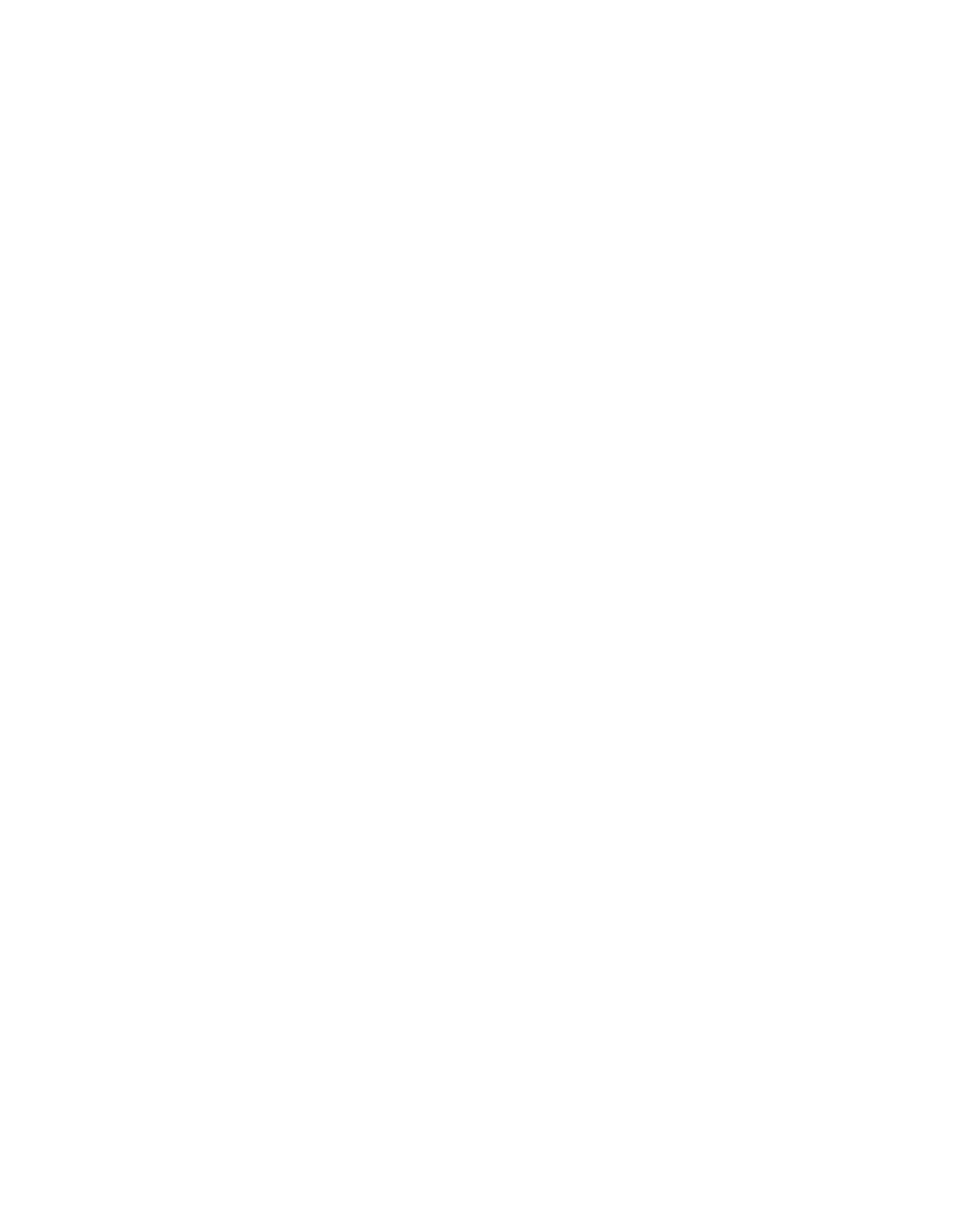# Contents NEUBERGER BERMAN ADVISERS MANAGEMENT TRUST

### **Fund Summary**

### YOUR INVESTMENT

The Fund is offered to certain life insurance companies to serve as an investment vehicle for premiums paid under their variable annuity and variable life insurance contracts (each, a "variable contract") and to certain qu plan").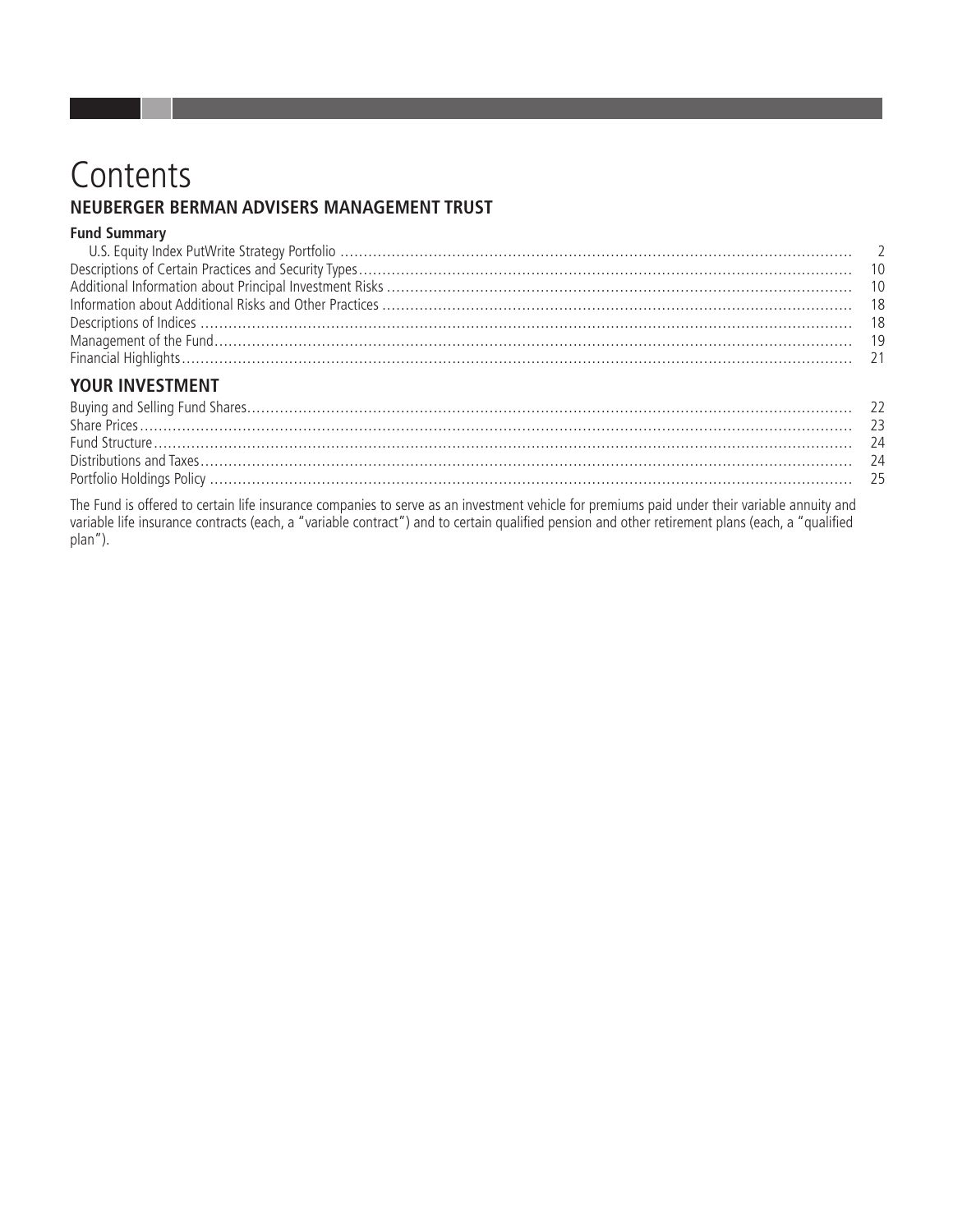### <span id="page-3-0"></span>**Fund Summary**

### U.S. Equity Index PutWrite Strategy Portfolio

Class S

### **GOAL**

The Fund seeks long-term growth of capital and income generation.

### **FEES AND EXPENSES**

These tables describe the fees and expenses that you may pay if you buy, hold or sell shares of the Fund. These tables do not reflect any fees and expenses charged by your insurance company under your variable contract or by your qualified plan. If the tables did reflect such fees and expenses, the overall expenses would be higher than those shown. Please refer to the prospectus for your variable contract or your qualified plan documentation for information on their separate fees and expenses.

| <b>Shareholder Fees</b> (fees paid directly from your investment)                                       | None |
|---------------------------------------------------------------------------------------------------------|------|
| Annual Fund Operating Expenses (expenses that you pay each year as a % of the value of your investment) |      |
| Management fees                                                                                         | 0.75 |
| Distribution and/or shareholder service (12b-1) fees                                                    | 0.25 |
| Other expenses                                                                                          | 0.52 |
| Acquired fund fees and expenses                                                                         | 0.01 |
| Total annual operating expenses                                                                         | 1.53 |
| Fee waiver and/or expense reimbursement                                                                 | 0.47 |
| Total annual operating expenses after fee waiver and/or expense reimbursement <sup>1</sup>              | 1.06 |

<sup>1</sup> Neuberger Berman Investment Advisers LLC ("Manager") has contractually undertaken to waive and/or reimburse certain fees and expenses of Class S so that the total annual operating expenses (excluding interest, taxes, transaction costs, brokerage commissions, dividend and interest expenses relating to short sales, acquired fund fees and expenses and extraordinary expenses, if any) ("annual operating expenses") are limited to 1.05% of average net assets. This undertaking lasts until 12/31/2025 and may not be terminated during its term without the consent of the Board of Trustees. The Fund has agreed that Class S will repay the Manager for fees and expenses waived or reimbursed for the class provided that repayment does not cause annual operating expenses to exceed 1.05% of its average net assets. Any such repayment must be made within three years after the year in which the Manager incurred the expense.

### **Expense Example**

The expense example can help you compare costs among mutual funds. The example assumes that you invested \$10,000 for the periods shown, that you redeemed all of your shares at the end of those periods, that the Fund earned a hypothetical 5% total return each year, and that the Fund's expenses were those in the table. Actual performance and expenses may be higher or lower.

|                    | 'Year | 3 Years | 5 Years | 10 Years |
|--------------------|-------|---------|---------|----------|
| $\sim$<br>Expenses | ,108  | \$337   | \$693   | ,696     |

### **Portfolio Turnover**

The Fund pays transaction costs, such as commissions, when it buys and sells securities (or "turns over" its portfolio). A higher portfolio turnover rate may indicate higher transaction costs. These costs, which are not reflected in annual operating expenses or in the example, affect the Fund's performance. During the most recent fiscal year, the Fund's portfolio turnover rate was 44% of the average value of its portfolio. Pursuant to government regulations, the Fund's portfolio turnover rate is calculated without regard to most derivatives. If such instruments were included, the Fund's portfolio turnover rate would be significantly higher.

### **PRINCIPAL INVESTMENT STRATEGIES**

The Fund seeks to achieve its goal primarily through a strategy of writing collateralized put options on U.S. indices, including the S&P 500® Index and other indices in the S&P 500® suite of indices, and exchange traded funds ("ETFs"). The Fund attempts to generate returns through the receipt of option premiums from selling puts, as well as through investments in fixed income instruments, which collectively are intended to reduce volatility relative to what it would be if the Fund held the underlying equity index on which the options are written. The Fund's investments in fixed income instruments may be of any duration, may include variable and floating rate instruments, and may include U.S. Treasury securities and other securities issued by the U.S. government and its agencies and instrumentalities, debt securities issued by corporations or trust entities, cash and cash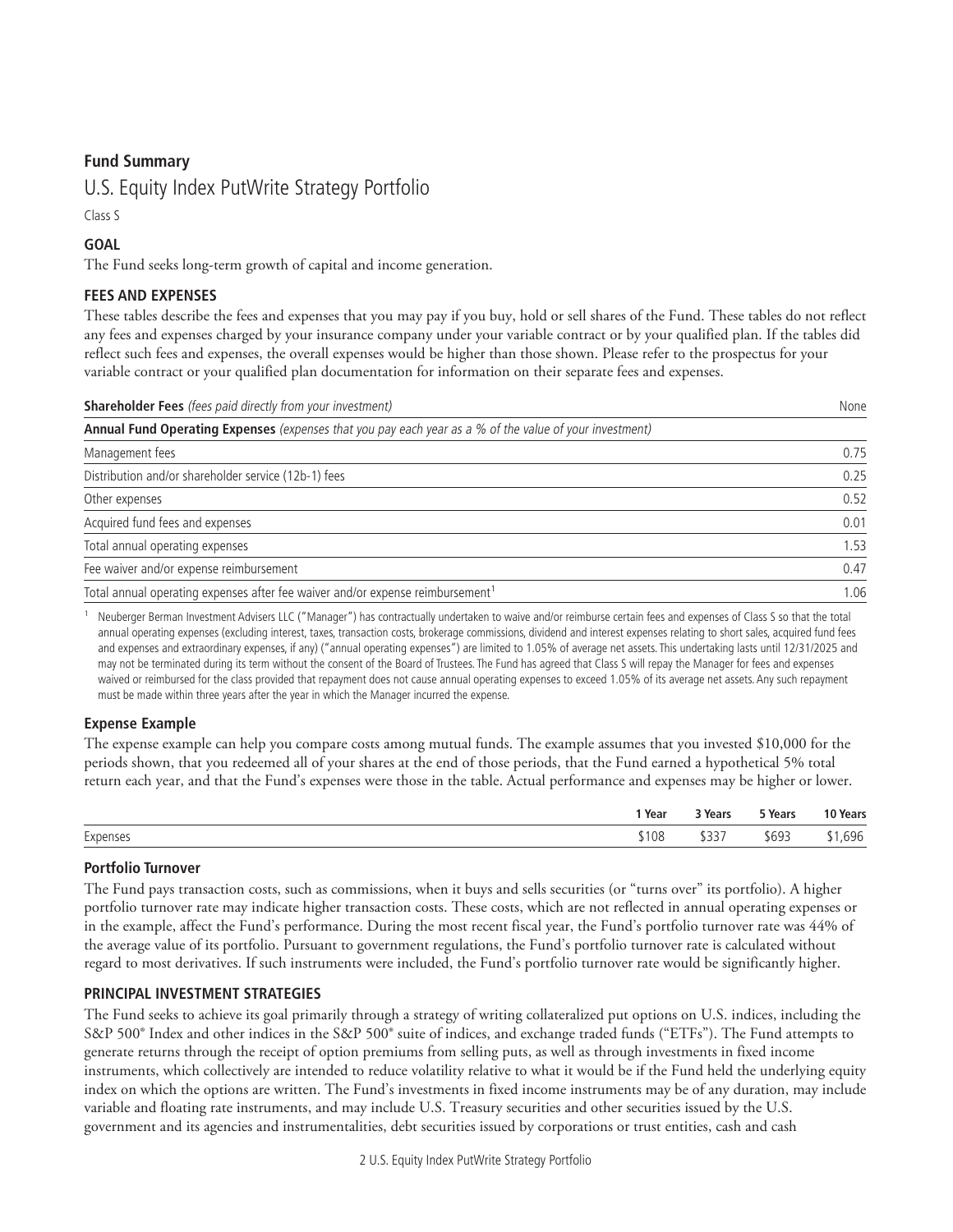equivalents, structured notes, mortgage-backed securities and asset-backed securities. The Fund also may invest in money market mutual funds and ETFs.

In a put writing strategy, the Fund (as the seller of the option) receives premiums from the purchaser of the option in exchange for providing the purchaser with the right to sell the underlying instrument to the Fund at a specific price (i.e., the strike price). If the market price of the instrument underlying the option exceeds the strike price, it is anticipated that the option would go unexercised and the Fund would earn the full premium upon the option's expiration or a portion of the premium upon the option's early termination. If the market price of the instrument underlying the option drops below the strike price, it is anticipated that the option would be exercised and the Fund would pay the option buyer the difference between the market value of the underlying instrument and the strike price.

The Portfolio Managers will select option investments based on their estimate of current and future market volatility levels, underlying instrument valuations and perceived market risks. Further, the Portfolio Managers will evaluate relative option premiums in determining preferred option contract terms, such as strike prices and expiration dates.

At the time of writing (selling) a put option, the aggregate investment exposure, as measured on a notional basis (i.e., the value of the underlying instrument at its strike price), of the options written by the Fund will generally be equal to 100% of the Fund's total assets. The Fund's aggregate investment exposure, as measured on a notional basis, may be greater than 100% of the Fund's total assets from time to time but it will not exceed 125% of its total assets.

The Fund's fixed income instruments will be primarily investment grade and are intended to provide liquidity and preserve capital and will serve as collateral for the Fund's investments in options. The Fund considers fixed income instruments to be investment grade if, at the time of investment, they are rated within the four highest categories by at least one independent credit rating agency or, if unrated, are determined by the Portfolio Managers to be of comparable quality. The premiums received by the Fund for writing options will generally be invested in fixed income instruments, money market mutual funds and ETFs in order to seek to partially offset any liabilities the Fund incurs from writing options. Because the Fund will use options to gain exposure to the equity markets, and because options will not require the Fund to deposit the full notional amount of the investment, the Fund will also invest a significant amount of its total assets in fixed income instruments, money market mutual funds and ETFs. Its investments in options generally will not constitute a significant amount of its total assets, however, the aggregate investment exposure of its investments in options, as discussed above, generally will be equal to 100% of its total assets.

While the Fund may invest in both American-style and European-style options, for efficient portfolio management the Portfolio Managers generally prefer European-style options, which can be exercised only at expiration, as opposed to American-style options, which can be exercised at any time prior to the option's expiration. The Fund may purchase and write call options on securities and indices, including writing (selling) both covered (i.e., where the Fund holds an equivalent position in the instrument underlying the option) and uncovered calls (i.e., where the Fund does not own the instrument underlying the option and must purchase the underlying instrument to meet its call obligations). The Fund may also purchase put options, including purchasing puts on security indices and put spreads on indices (i.e., buying and selling an equal number of puts on the same index with differing strike prices or expiration dates).

In an effort to achieve its goal, the Fund may engage in active and frequent trading.

### **PRINCIPAL INVESTMENT RISKS**

Most of the Fund's performance depends on what happens in the equity, fixed income and options markets, the Portfolio Managers' evaluation of those developments, and the success of the Portfolio Managers in implementing the Fund's investment strategies. The Fund's use of derivative instruments will result in leverage, which amplifies the risks that are associated with these markets. The markets' behavior can be difficult to predict, particularly in the short term. There can be no guarantee that the Fund will achieve its goal. The Fund may take temporary defensive and cash management positions; to the extent it does, it will not be pursuing its principal investment strategies.

The actual risk exposure taken by the Fund in its investment program will vary over time, depending on various factors including the Portfolio Managers' evaluation of issuer, political, regulatory, market, or economic developments. There can be no guarantee that the Portfolio Managers will be successful in their attempts to manage the risk exposure of the Fund or will appropriately evaluate or weigh the multiple factors involved in investment decisions, including issuer, market and/or instrument-specific analysis and valuation.

The Fund is a mutual fund, not a bank deposit, and is not guaranteed or insured by the Federal Deposit Insurance Corporation or any other government agency. The value of your investment may fall, sometimes sharply, and you could lose money by investing in the Fund.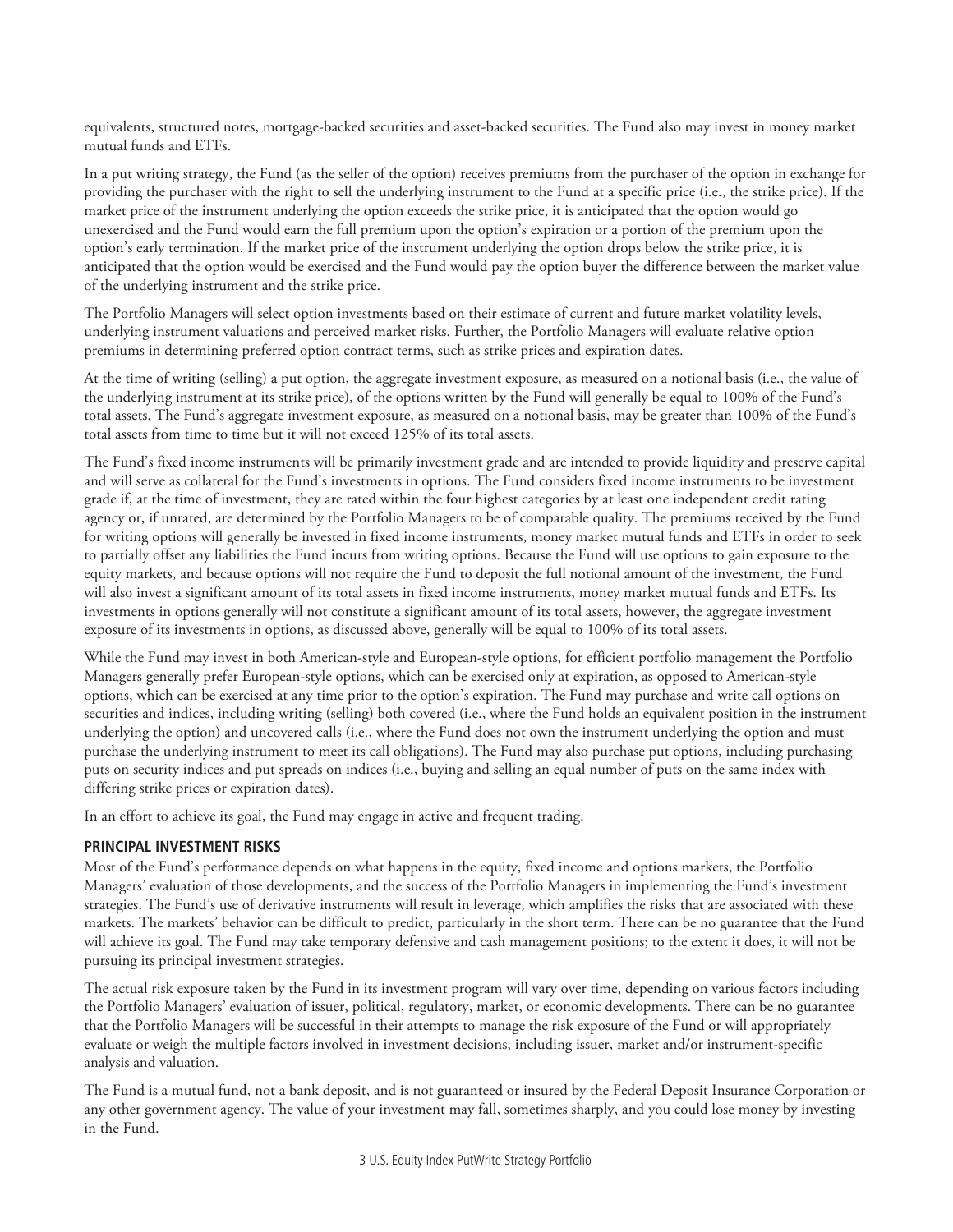Each of the following risks, which are described in alphabetical order and not in order of any presumed importance, can significantly affect the Fund's performance. The relative importance of, or potential exposure as a result of, each of these risks will vary based on market and other investment-specific considerations.

**Call Risk.** Upon the issuer's desire to call a security, or under other circumstances where a security is called, including when interest rates are low and issuers opt to repay the obligation underlying a "callable security" early, the Fund may have to reinvest the proceeds in an investment offering a lower yield and may not benefit from any increase in value that might otherwise result from declining interest rates.

**Credit Risk.** Credit risk is the risk that issuers, guarantors, or insurers may fail, or become less able or unwilling, to pay interest and/or principal when due. Changes in the actual or perceived creditworthiness of an issuer, or a downgrade or default affecting any of the Fund's securities could affect the Fund's performance. Generally, the longer the maturity and the lower the credit quality of a security, the more sensitive it is to credit risk.

**Derivatives Risk.** Use of derivatives, such as options, is a highly specialized activity that can involve investment techniques and risks different from, and in some respects greater than, those associated with investing in more traditional investments, such as stocks and bonds. Derivatives can be highly complex and highly volatile and may perform in unanticipated ways. Derivatives can create leverage, and the Fund could lose more than the amount it invests; some derivatives can have the potential for unlimited losses. Derivatives may at times be highly illiquid, and the Fund may not be able to close out or sell a derivative at a particular time or at an anticipated price. Derivatives can be difficult to value and valuation may be more difficult in times of market turmoil. The value of a derivative instrument depends largely on (and is derived from) the value of the reference instrument underlying the derivative. There may be imperfect correlation between the behavior of a derivative and that of the reference instrument underlying the derivative. An abrupt change in the price of a reference instrument could render a derivative worthless. Derivatives may involve risks different from, and possibly greater than, the risks associated with investing directly in the reference instrument. Suitable derivatives may not be available in all circumstances, and there can be no assurance that the Fund will use derivatives to reduce exposure to other risks when that might have been beneficial. Derivatives involve counterparty risk, which is the risk that the other party to the derivative will fail to make required payments or otherwise comply with the terms of the derivative. When the Fund uses derivatives, it will likely be required to provide margin or collateral and/or segregate cash or other liquid assets; these practices are intended to satisfy contractual undertakings and regulatory requirements and will not prevent the Fund from incurring losses on derivatives. The need to provide margin or collateral and/or segregate assets could limit the Fund's ability to pursue other opportunities as they arise. Ongoing changes to regulation of the derivatives markets and actual and potential changes in the regulation of funds using derivative instruments could limit the Fund's ability to pursue its investment strategies. New regulation of derivatives may make them more costly, or may otherwise adversely affect their liquidity, value or performance.

Additional risks associated with certain types of derivatives are discussed below:

*Options.* The use of options involves investment strategies and risks different from those associated with ordinary portfolio securities transactions. The prices of options are volatile and are influenced by, among other things, actual and anticipated changes in the value of the underlying instrument, or in interest or currency exchange rates, including the anticipated volatility of the underlying instrument (known as implied volatility), which in turn are affected by the performance of the issuer of the underlying instrument, by fiscal and monetary policies and by national and international political and economic events. As such, prior to the exercise or expiration of the option, the Fund is exposed to implied volatility risk, meaning the value, as based on implied volatility, of an option may increase due to market and economic conditions or views based on the sector or industry in which issuers of the underlying instrument participate, including company-specific factors.

By writing put options, the Fund takes on the risk of declines in the value of the underlying instrument, including the possibility of a loss up to the entire strike price of each option it sells, but without the corresponding opportunity to benefit from potential increases in the value of the underlying instrument. When the Fund writes a put option, it assumes the risk that it must purchase the underlying instrument at a strike price that may be higher than the market price of the instrument. If there is a broad market decline and the Fund is not able to close out its written put options, it may result in substantial losses to the Fund. By writing a call option, the Fund may be obligated to deliver instruments underlying an option at less than the market price. In the case of an uncovered call option, there is a risk of unlimited loss. When an uncovered call is exercised, the Fund must purchase the underlying instrument to meet its call obligations and the necessary instruments may be unavailable for purchase. The Fund will receive a premium from writing options,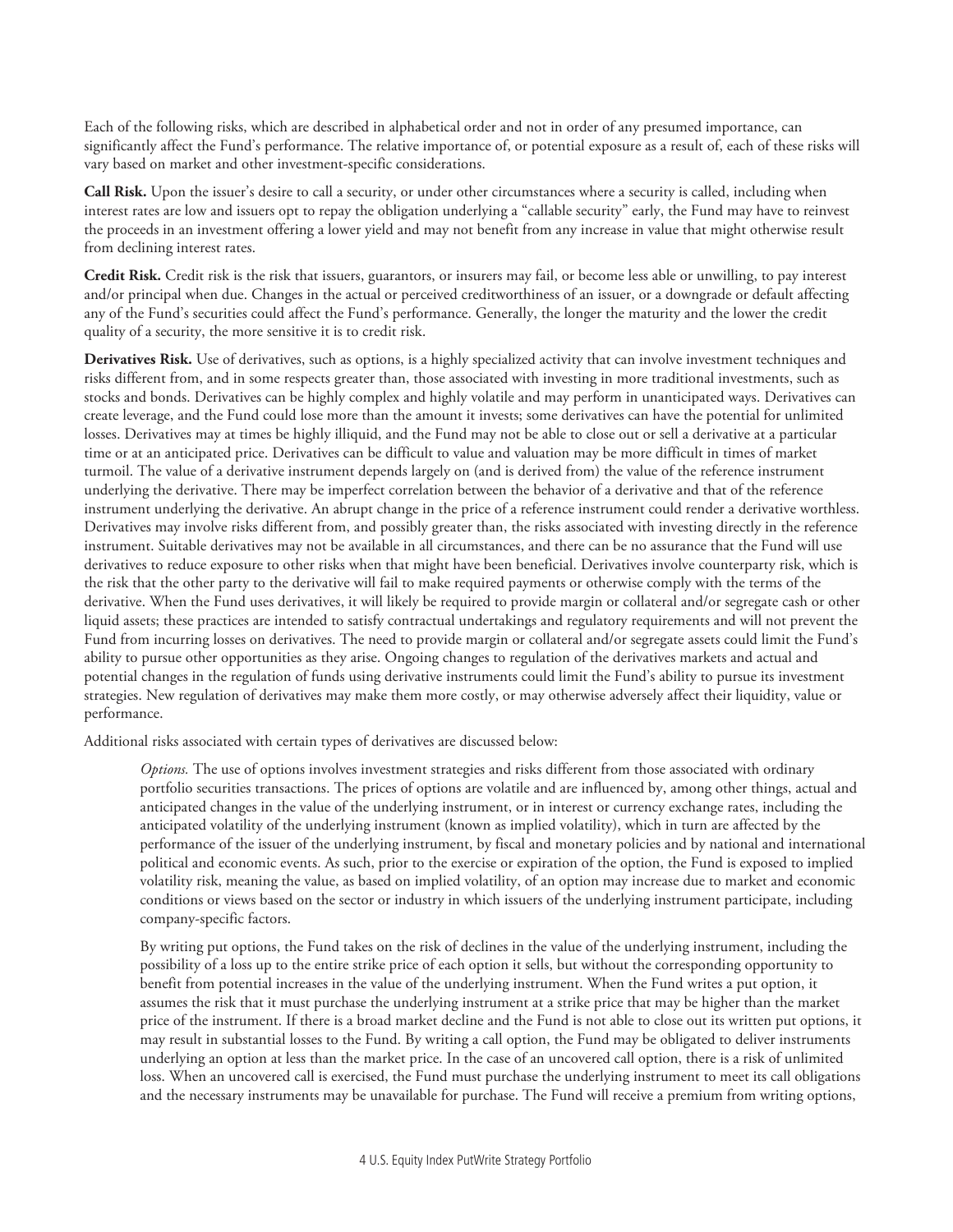but the premium received may not be sufficient to offset any losses sustained from exercised options. If an option that the Fund has purchased is never exercised or closed out, the Fund will lose the amount of the premium it paid and the use of those funds.

**High Portfolio Turnover.** The Fund may engage in active and frequent trading and may have a high portfolio turnover rate, which may increase the Fund's transaction costs and may adversely affect the Fund's performance.

**Interest Rate Risk**. In general, the value of investments with interest rate risk, such as debt securities, will move in the direction opposite to movements in interest rates. If interest rates rise, the value of such securities may decline. Typically, the longer the maturity or duration of a debt security, the greater the effect a change in interest rates could have on the security's price. Thus, the sensitivity of the Fund's debt securities to interest rate risk will increase with any increase in the duration of those securities.

**Issuer-Specific Risk**. An individual security may be more volatile, and may perform differently, than the market as a whole.

**Leverage Risk.** Leverage amplifies changes in the Fund's net asset value and may make the Fund more volatile. Derivatives may create leverage and can result in losses to the Fund that exceed the amount originally invested and may accelerate the rate of losses. There can be no assurance that the Fund's use of any leverage will be successful. The Fund's investment exposure can exceed its net assets, sometimes by a significant amount.

Liquidity Risk. From time to time, the trading market for a particular investment in which the Fund invests, or a particular type of instrument in which the Fund is invested, may become less liquid or even illiquid. Illiquid investments frequently can be more difficult to purchase or sell at an advantageous price or time, and there is a greater risk that the investments may not be sold for the price at which the Fund is carrying them. Certain investments that were liquid when the Fund purchased them may become illiquid, sometimes abruptly. Additionally, market closures due to holidays or other factors may render a security or group of securities (e.g., securities tied to a particular country or geographic region) illiquid for a period of time. An inability to sell a portfolio position can adversely affect the Fund's value or prevent the Fund from being able to take advantage of other investment opportunities. Market prices for such securities or other investments may be volatile. During periods of substantial market volatility, an investment or even an entire market segment may become illiquid, sometimes abruptly, which can adversely affect the Fund's ability to limit losses.

Unexpected episodes of illiquidity, including due to market or political factors, instrument or issuer-specific factors and/or unanticipated outflows, may limit the Fund's ability to pay redemption proceeds within the allowable time period. To meet redemption requests during periods of illiquidity, the Fund may be forced to sell securities at an unfavorable time and/or under unfavorable conditions.

**Market Capitalization Risk.** To the extent the Fund gains exposure to securities of small-, mid-, or large-cap companies, it takes on the associated risks. At times, any of these market capitalizations may be out of favor with investors. Compared to small- and mid-cap companies, large-cap companies may be unable to respond as quickly to changes and opportunities and may grow at a slower rate. Compared to large-cap companies, small- and mid-cap companies may depend on a more limited management group, may have a shorter history of operations, less publicly available information, less stable earnings, and limited product lines, markets or financial resources. The securities of small- and mid-cap companies are often more volatile, which at times can be rapid and unpredictable, and less liquid than the securities of larger companies and may be more affected than other types of securities by the underperformance of a sector, during market downturns, or by adverse publicity and investor perceptions.

**Market Volatility Risk.** Markets may be volatile and values of individual securities and other investments, including those of a particular type, may decline significantly in response to adverse issuer, political, regulatory, market, economic or other developments that may cause broad changes in market value, public perceptions concerning these developments, and adverse investor sentiment or publicity. Geopolitical and other risks, including environmental and public health risks may add to instability in world economies and markets generally. Changes in value may be temporary or may last for extended periods. If the Fund sells a portfolio position before it reaches its market peak, it may miss out on opportunities for better performance.

**Model Risk.** To a significant extent, the Fund's performance will depend on the success of implementing and managing the investment models that assist in allocating the Fund's assets. Models that have been formulated on the basis of past market data may not be indicative of future price movements. Models may not be reliable if unusual or disruptive events cause market moves the nature or size of which are inconsistent with the historic performance of individual markets and their relationship to one another or to other macroeconomic events. Models also may have hidden biases or exposure to broad structural or sentiment shifts. In the event that actual events fail to conform to the assumptions underlying such models, losses could be incurred. The performance of the investment models may be impacted by software or other technology malfunctions, programming inaccuracies, and similar circumstances.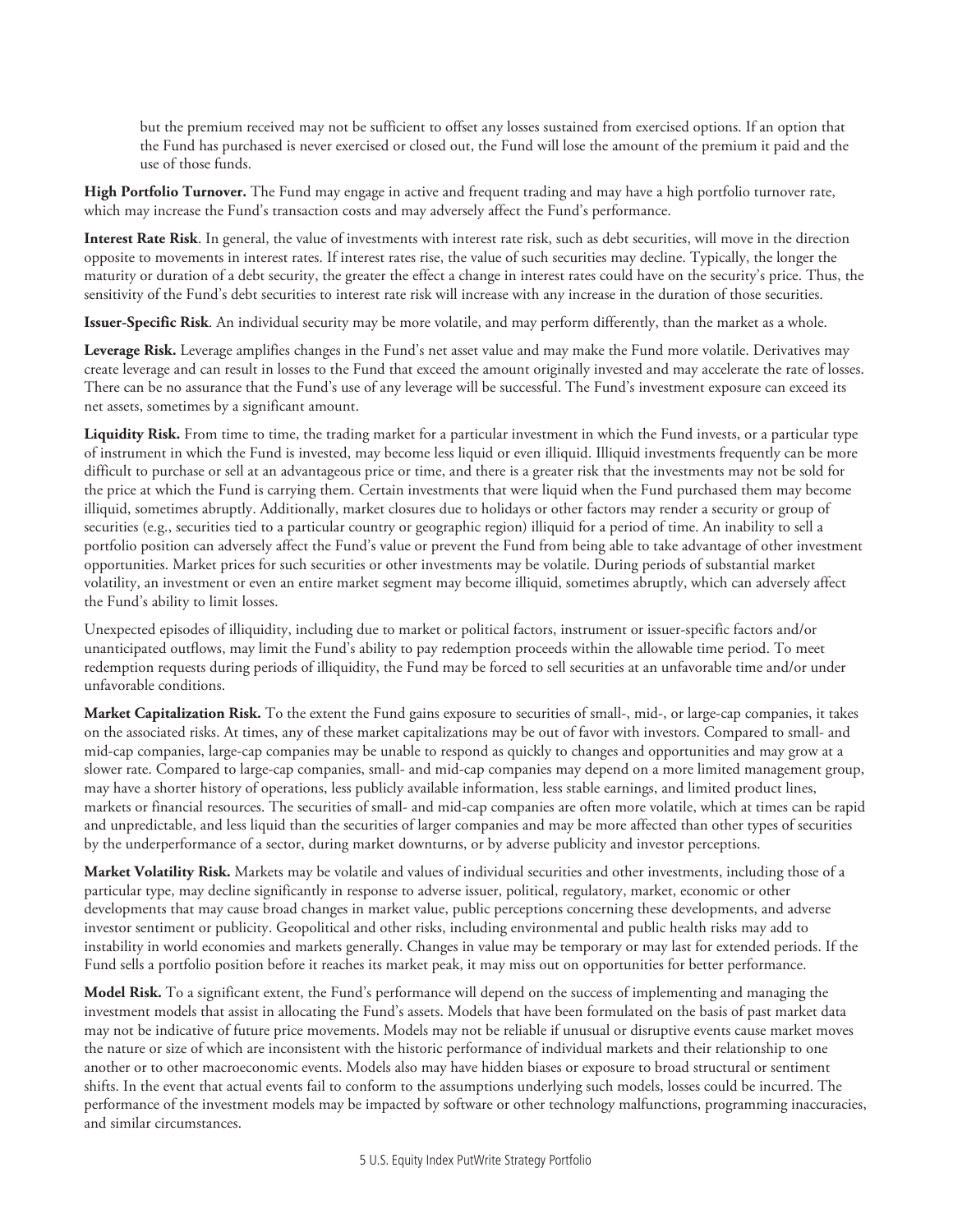**Mortgage- and Asset-Backed Securities Risk.** The value of mortgage- and asset-backed securities, including collateralized mortgage instruments, will be influenced by the factors affecting the housing market or the assets underlying the securities. These securities tend to be more sensitive to changes in interest rates than other types of debt securities. In addition, investments in mortgage- and asset-backed securities may be subject to prepayment risk and extension risk, call risk, credit risk, valuation risk, and illiquid investment risk, sometimes to a higher degree than various other types of debt securities. These securities are also subject to the risk of default on the underlying mortgages or assets, particularly during periods of market downturn, and an unexpectedly high rate of defaults on the underlying assets will adversely affect the security's value.

**Other Investment Company Risk.** To the extent the Fund invests in other investment companies, including money market funds and exchange-traded funds (ETFs), its performance will be affected by the performance of those other investment companies. Investments in other investment companies are subject to the risks of the other investment companies' investments, as well as to the other investment companies' expenses.

An ETF may trade in the secondary market at a price below the value of its underlying portfolio and may not be liquid. An actively managed ETF's performance will reflect its adviser's ability to make investment decisions that are suited to achieving the ETF's investment objectives. A passively managed ETF may not replicate the performance of the index it intends to track.

**Prepayment and Extension Risk**. The Fund's performance could be affected if borrowers pay back principal on certain debt securities, such as mortgage- or asset-backed securities, before (prepayment) or after (extension) the market anticipates such payments, shortening or lengthening their duration. Due to a decline in interest rates or an excess in cash flow into the issuer, a debt security might be called or otherwise converted, prepaid or redeemed before maturity. As a result of prepayment, the Fund may have to reinvest the proceeds in an investment offering a lower yield, may not benefit from any increase in value that might otherwise result from declining interest rates, and may lose any premium it paid to acquire the security. Conversely, rising market interest rates generally result in slower payoffs or extension, which effectively increases the duration of certain debt securities, heightening interest rate risk and increasing the magnitude of any resulting price declines.

**Recent Market Conditions**. National economies are substantially interconnected, as are global financial markets, which creates the possibility that conditions in one country or region might adversely impact issuers in a different country or region. Some countries, including the U.S., have in recent years adopted more protectionist trade policies. The rise in protectionist trade policies, changes to some major international trade agreements and the potential for changes to others, could affect the economies of many nations in ways that cannot necessarily be foreseen at the present time. Markets have been sensitive to the outlook for resolving the U.S.-China "trade war," a trend that may continue in the future. Russia's assertion of its influence in its surrounding region, including potential actions in Ukraine, increases the likelihood of additional sanctions by the U.S. and other countries, which may cause volatility in the markets.

High public debt in the U.S. and other countries creates ongoing systemic and market risks and policymaking uncertainty, and there may be a further increase in public debt due to the economic effects of the COVID-19 pandemic and ensuing economic relief and public health measures. Governments and central banks have moved to limit the potential negative economic effects of the COVID-19 pandemic with interventions that are unprecedented in size and scope and may continue to do so, but the ultimate impact of these efforts is uncertain. Governments' efforts to limit potential negative economic effects of the pandemic may be altered, delayed, or eliminated at inopportune times for political, policy or other reasons. Interest rates have been unusually low in recent years in the U.S. and abroad. It is difficult to predict the impact on various markets of a significant rate increase or other significant policy changes, perhaps in response to indications of increasing inflation. Over the longer term, rising interest rates may present a greater risk than has historically been the case due to the current period of relatively low rates and the effect of government fiscal and monetary policy initiatives and potential market reaction to those initiatives or their alteration or cessation.

The impact of the pandemic has negatively affected and may continue to affect the economies of many nations, individual companies and the global securities and commodities markets, including their liquidity, in ways that cannot necessarily be foreseen at the present time. The pandemic has accelerated trends toward working remotely and shopping on-line, which may negatively affect the value of office and commercial real estate and companies that have been slow to transition to an on-line business model, and has disrupted the supply chains that many businesses depend on. The travel, hospitality and public transit industries may suffer long-term negative effects from the pandemic and resulting changes to public behavior.

Over the past several years, the U.S. has moved away from tighter industry regulation, a trend that appears to be changing. Increased regulation may impose added costs on the Fund and its service providers for monitoring and compliance, and affect the businesses of various portfolio companies, in ways that cannot necessarily be foreseen at the present time.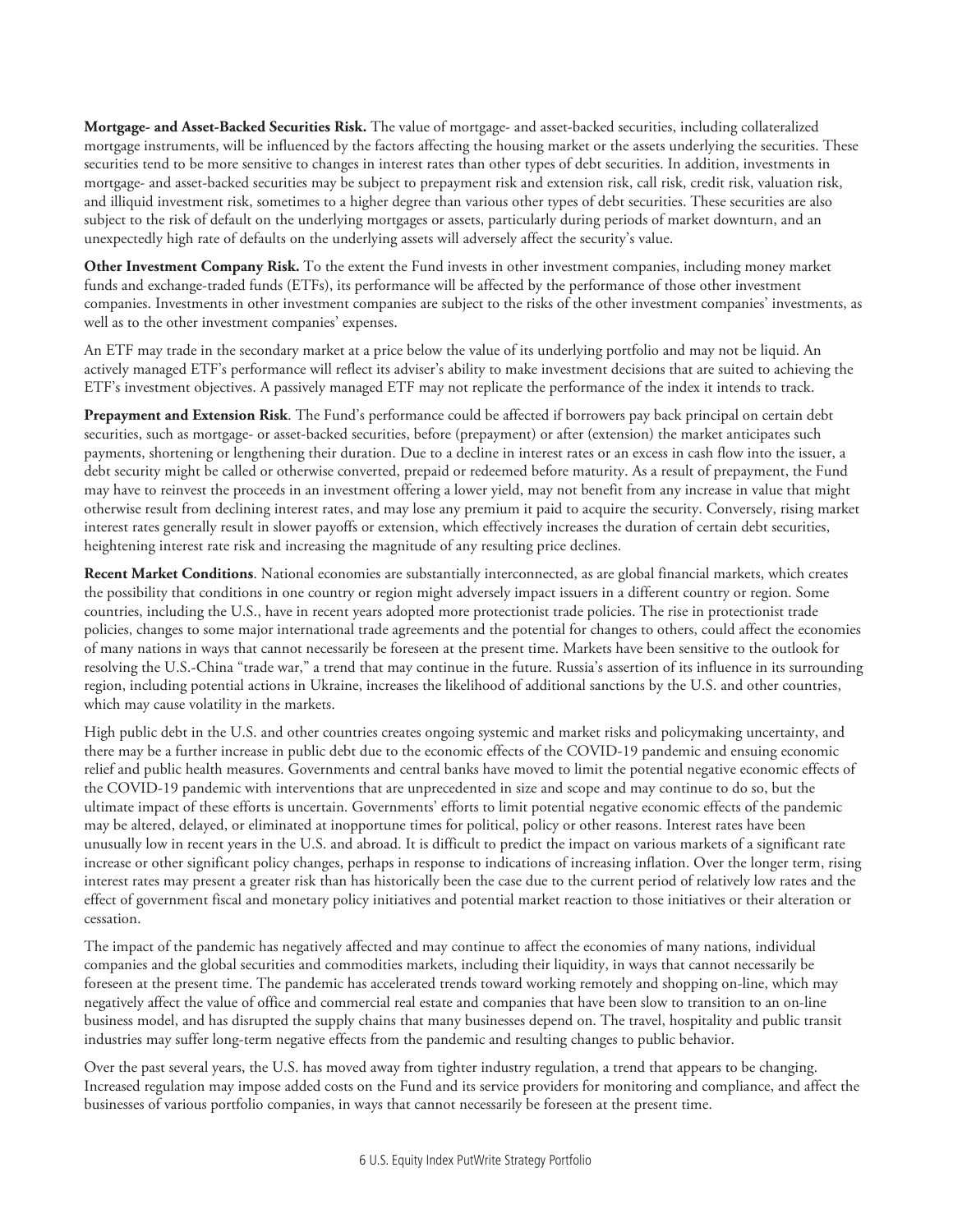*Climate Change.* There is widespread concern about the potential effects of global climate change on property and security values. A rise in sea levels, a change in weather patterns, including an increase in powerful storms and large wildfires, and/or a climate-driven increase in flooding could cause properties to lose value or become unmarketable altogether. Unlike previous declines in the real estate market, properties in affected zones may not ever recover their value. The U.S. administration appears concerned about the climate change problem and is focusing regulatory and public works projects around those concerns. Regulatory changes tied to concerns about climate change could adversely affect the value of certain land and the viability of certain industries.

Losses related to climate change could adversely affect corporate issuers and mortgage lenders, the value of mortgagebacked securities, the bonds of municipalities that depend on tax or other revenues and tourist dollars generated by affected properties, and insurers of the property and/or of corporate, municipal or mortgage-backed securities. Since property and security values are driven largely by buyers' perceptions, it is difficult to know the time period over which these market effects might unfold.

**Redemption Risk**. The Fund may experience periods of large or frequent redemptions that could cause the Fund to sell assets at inopportune times, which could have a negative impact on the Fund's overall liquidity, or at a loss or depressed value. Redemption risk is greater to the extent that one or more investors or intermediaries control a large percentage of investments in the Fund and the risk is heightened during periods of declining or illiquid markets. Large redemptions could hurt the Fund's performance, increase transaction costs, and create adverse tax consequences. A general rise in interest rates has the potential to cause investors to move out of fixed income securities on a large scale, which may increase redemptions from mutual funds that hold large amounts of fixed income securities; such a move, coupled with a reduction in the ability or willingness of dealers and other institutional investors to buy or hold fixed income securities, may result in decreased liquidity and increased volatility in the fixed income markets.

**Structured Note Risk.** Structured notes are notes where the principal and/or interest is determined by reference to the performance of a specific asset, benchmark asset, financial instrument, market or interest rate. Generally, investments in such notes are used as a substitute for positions in underlying indicators and involve many of the same risks associated with a direct investment in the underlying indicator the notes seek to replicate. Structured notes may be exchange traded or traded over-thecounter and privately negotiated. Structured notes can have risks of both fixed income securities and derivatives transactions, including leverage risk. The interest and/or principal payments that may be made on a structured note may vary widely, depending on a variety of factors, including changes in the value of one or more specified reference instruments. The performance of structured notes will not replicate exactly the performance of the underlying indicator that the notes seek to replicate due to transaction costs and other expenses. Structured notes are subject to counterparty risk, which is the risk that the issuer of the structured note will not fulfill its contractual obligation to complete the transaction with the Fund. Investments in structured notes, including credit-linked notes, involve risks including interest rate risk, credit risk, liquidity risk and market risk. Structured notes may be illiquid and may have a limited trading market, making it difficult to value them or sell them at an acceptable price.

**U.S. Government Securities Risk**. Although the Fund may hold securities that carry U.S. government guarantees, these guarantees do not extend to shares of the Fund itself and do not guarantee the market prices of the securities. Furthermore, not all securities issued by the U.S. government and its agencies and instrumentalities are backed by the full faith and credit of the U.S. Treasury. Securities not backed by the full faith and credit of the U.S. Treasury carry at least some risk of non-payment or default.

### *A summary of the Fund's additional principal investment risks is as follows:*

**Risk of Increase in Expenses**. A decline in the Fund's average net assets during the current fiscal year due to market volatility or other factors could cause the Fund's expenses for the current fiscal year to be higher than the expense information presented in "Fees and Expenses."

**Operational and Cybersecurity Risk.** The Fund and its service providers, and your ability to transact with the Fund, may be negatively impacted due to operational matters arising from, among other problems, human errors, systems and technology disruptions or failures, or cybersecurity incidents. Cybersecurity incidents may allow an unauthorized party to gain access to fund assets, customer data, or proprietary information, or cause the Fund or its service providers, as well as the securities trading venues and their service providers, to suffer data corruption or lose operational functionality. Cybersecurity incidents can result from deliberate attacks or unintentional events. It is not possible for the Manager or the other Fund service providers to identify all of the cybersecurity or other operational risks that may affect the Fund or to develop processes and controls to completely eliminate or mitigate their occurrence or effects. Most issuers in which the Fund invests are heavily dependent on computers for data storage and operations, and require ready access to the internet to conduct their business. Thus, cybersecurity incidents could also affect issuers of securities in which the Fund invests, leading to significant loss of value.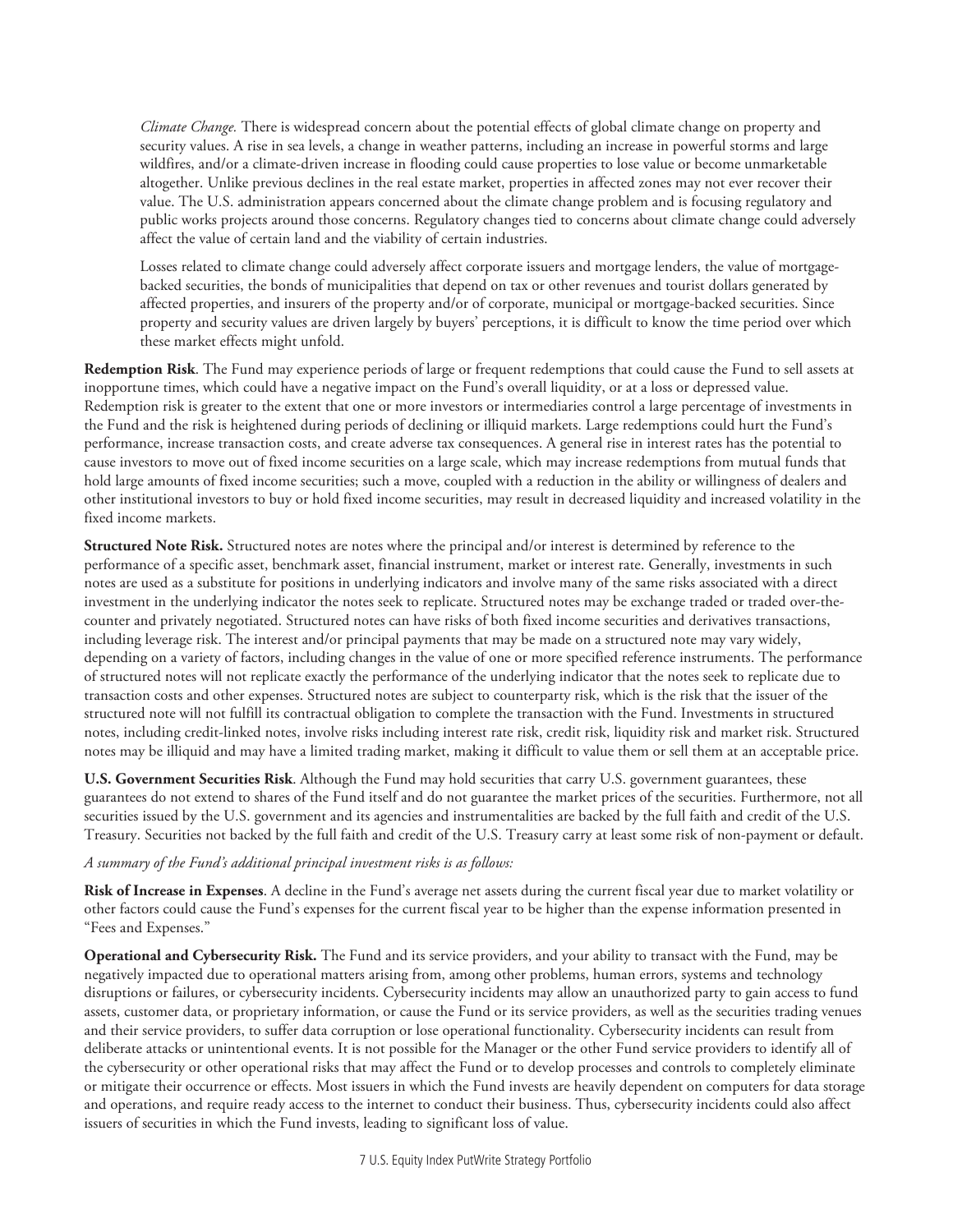**Risk Management**. Risk is an essential part of investing. No risk management program can eliminate the Fund's exposure to adverse events; at best, it may only reduce the possibility that the Fund will be affected by such events, and especially those risks that are not intrinsic to the Fund's investment program. The Fund could experience losses if judgments about risk prove to be incorrect.

**Valuation Risk.** The Fund may not be able to sell an investment at the price at which the Fund has valued the investment. Such differences could be significant, particularly for illiquid securities and securities that trade in relatively thin markets and/or markets that experience extreme volatility. If market or other conditions make it difficult to value some investments, SEC rules and applicable accounting protocols may require the Fund to value these investments using more subjective methods, known as fair value methodologies. Using fair value methodologies to price investments may result in a value that is different from an investment's most recent price and from the prices used by other mutual funds to calculate their NAVs. The Fund's ability to value its investments in an accurate and timely manner may be impacted by technological issues and/or errors by third party service providers, such as pricing services or accounting agents.

#### **PERFORMANCE**

The following bar chart and table provide an indication of the risks of investing in the Fund. The bar chart shows how the Fund's performance has varied from year to year. The table below the bar chart shows what the returns would equal if you averaged out actual performance over various lengths of time and compares the returns with the returns of one or more broad-based market indices. The indices, which are described in "Descriptions of Indices" in the prospectus, have characteristics relevant to the Fund's investment strategy. The performance information does not reflect variable contract or qualified plan fees and expenses. If such fees and expenses were reflected, returns would be less than those shown. Please refer to the prospectus for your variable contract or your qualified plan documentation for information on their separate fees and expenses.

The Fund had a higher management fee and a different goal and principal investment strategies, which included a multi-manager strategy and the use of sub-advisers, prior to May 1, 2017. Its performance prior to that date might have been different if the current management fee, goal, and principal investment strategies had been in effect.

Returns would have been lower if the Manager had not reimbursed certain expenses and/or waived a portion of the investment management fees during certain of the periods shown.

Past performance is not a prediction of future results. Visit www.nb.com or call 800-877-9700 for updated performance information.

### **YEAR-BY-YEAR % RETURNS AS OF 12/31 EACH YEAR**

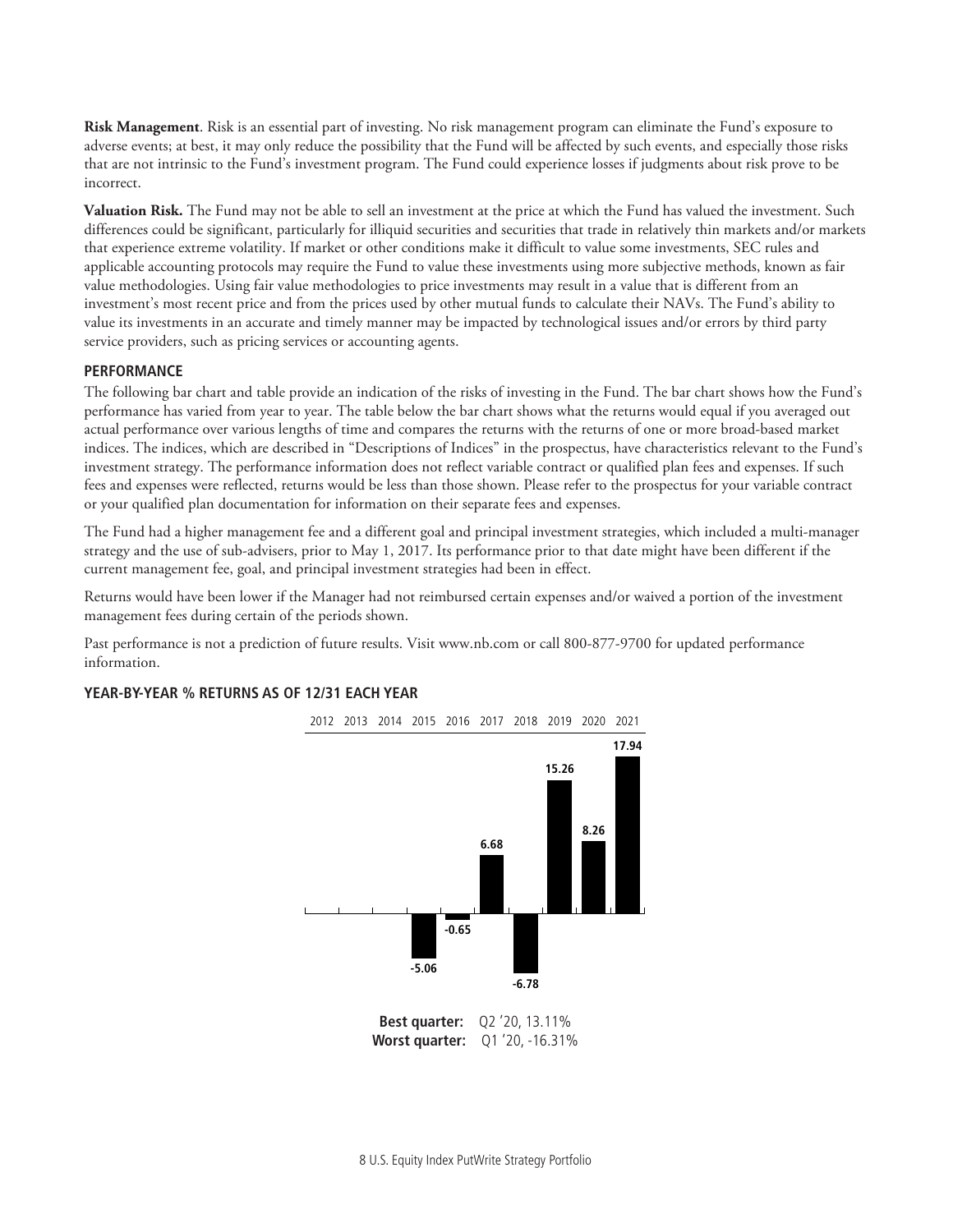### **AVERAGE ANNUAL TOTAL % RETURNS AS OF 12/31/21**

| U.S. Equity Index PutWrite Strategy Portfolio                                                                                                                                                                               | 1 Year            | 5 Years | <b>Since Inception</b><br>(05/01/2014) |
|-----------------------------------------------------------------------------------------------------------------------------------------------------------------------------------------------------------------------------|-------------------|---------|----------------------------------------|
| Class S                                                                                                                                                                                                                     | 17.94             | 7.91    | 4.29                                   |
| 50% Cboe S&P 500 One-Week PutWrite Index/50% Cboe S&P 500 PutWrite Index (reflects no deduction for<br>fees, expenses or taxes) $*$                                                                                         | 16.87             | 5.48    | 5.19                                   |
| 42.5% Cboe S&P 500 One-Week PutWrite Index/42.5% Cboe S&P 500 PutWrite Index/7.5% Cboe Russell<br>2000 One-Week PutWrite Index/7.5% Cboe Russell 2000 PutWrite Index (reflects no deduction for fees,<br>expenses or taxes) | 15.69             | 4.53    | 4.53                                   |
| S&P 500 <sup>®</sup> Index (reflects no deduction for fees, expenses or taxes)                                                                                                                                              | 28.7 <sup>′</sup> | 18.47   | 15.07                                  |

\* On February 28, 2022, the Fund began comparing its performance to the 50% Cboe S&P 500 One-Week PutWrite Index/50% Cboe S&P 500 PutWrite Index rather than the 42.5% Cboe S&P 500 One-Week PutWrite Index/42.5% Cboe S&P 500 PutWrite Index/7.5% Cboe Russell 2000 One-Week PutWrite Index/7.5% Cboe Russell 2000 PutWrite Index because the 50% Cboe S&P 500 One-Week PutWrite Index/50% Cboe S&P 500 PutWrite Index has characteristics that are more representative of the Fund's investment strategy than its previous index.

### **INVESTMENT MANAGER**

Neuberger Berman Investment Advisers LLC ("Manager") is the Fund's investment manager.

### **PORTFOLIO MANAGERS**

The Fund is managed by Derek Devens, CFA (Managing Director of the Manager), Rory Ewing (Senior Vice President of the Manager) and Eric Zhou (Senior Vice President of the Manager). Mr. Devens joined the firm in 2016 and has managed the Fund since May 2017, and Mr. Ewing joined the firm in 2016 and has been an Associate Portfolio Manager of the Fund since May 2019. Mr. Zhou joined the firm in 2016 and has been an Associate Portfolio Manager of the Fund since February 2022.

### **BUYING AND SELLING SHARES**

The Fund is designed as a funding vehicle for certain variable contracts and qualified plans. Because shares of the Fund are held by the insurance companies or qualified plans involved, you will need to follow the instructions provided by your insurance company or qualified plan administrator for matters involving allocations to the Fund.

When shares of the Fund are bought and sold, the share price is the Fund's net asset value per share. When shares are bought or sold, the share price will be the next share price calculated after the order has been received in proper form. Shares of the Fund may be purchased or redeemed (sold) on any day the New York Stock Exchange is open.

### **TAX INFORMATION**

Distributions made by the Fund to an insurance company separate account or a qualified plan, and exchanges and redemptions of Fund shares made by a separate account or qualified plan, ordinarily do not cause the contract holder or plan participant to recognize income or gain for federal income tax purposes. Please see your variable contract prospectus or the governing documents of your qualified plan for information regarding the federal income tax treatment of the distributions to the applicable separate account or qualified plan and the holders of the contracts or plan participants, respectively.

### **PAYMENTS TO FINANCIAL INTERMEDIARIES**

Neuberger Berman BD LLC and/or its affiliates may pay insurance companies or their affiliates, qualified plan administrators, broker-dealers or other financial intermediaries, for services to current and prospective variable contract owners and qualified plan participants who choose the Fund as an investment option. These payments may create a conflict of interest by influencing the financial intermediary and its employees to recommend the Fund over another investment or make the Fund available to their current or prospective variable contract owners and qualified plan participants. Ask your financial intermediary or visit its website for more information.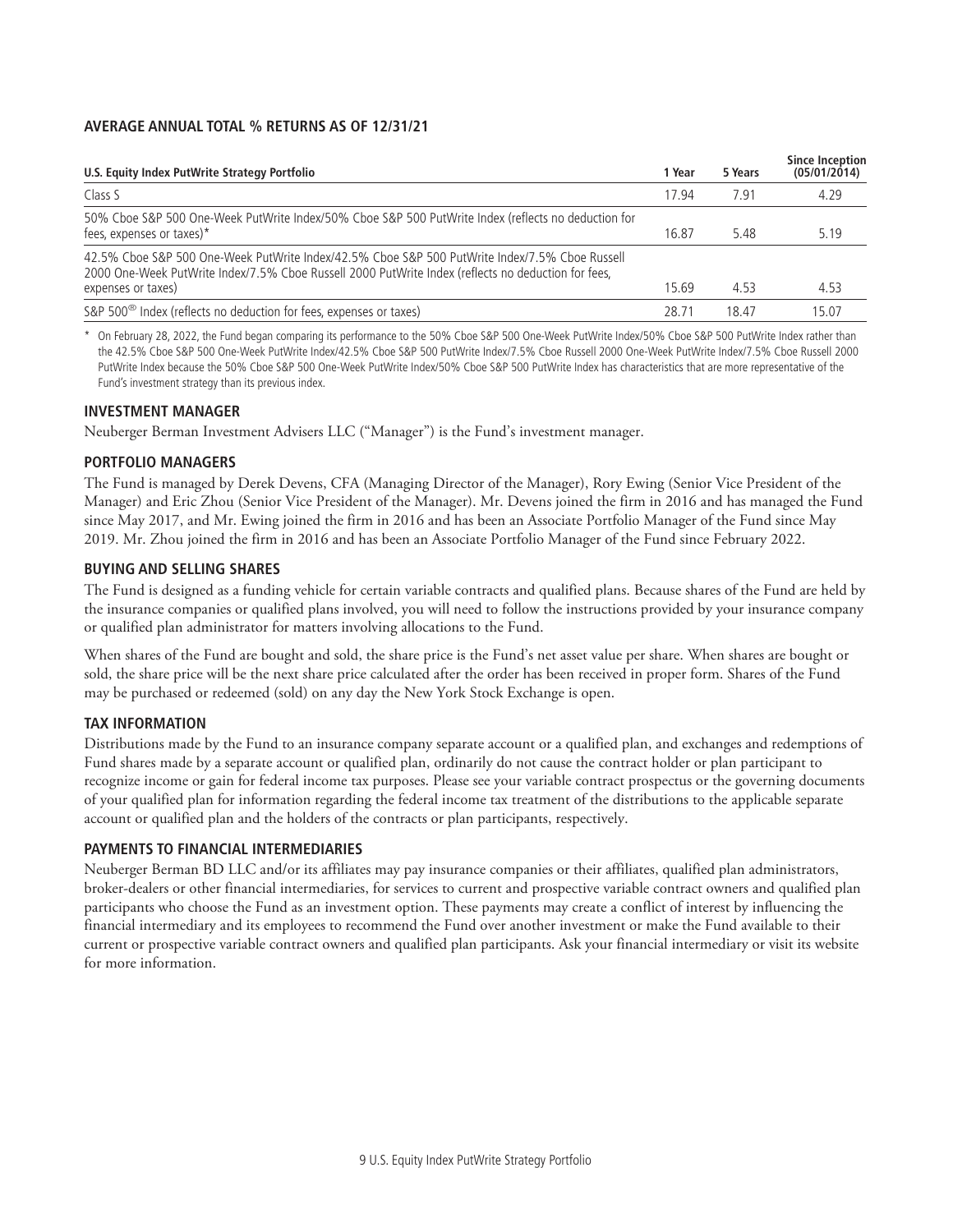# <span id="page-11-0"></span>Descriptions of Certain Practices and Security Types

**Derivatives.** A derivative is generally a financial contract the value of which depends on, or is derived from, changes in the value of one or more "reference instruments," such as underlying assets (including securities), reference rates, indices or events. Derivatives may relate to stocks, bonds, credit, interest rates, commodities, currencies or currency exchange rates, or related indices. A derivative may also contain leverage to magnify the exposure to the reference instrument. Derivatives may be traded on organized exchanges and/or through clearing organizations, or in private transactions with other parties in the over-the-counter ("OTC") market with a single dealer or a prime broker acting as an intermediary with respect to an executing dealer. Derivatives may be used for hedging purposes and non-hedging (or speculative) purposes. Some derivatives require one or more parties to post "margin," which means that a party must deposit assets with, or for the benefit of, a third party, such as a futures commission merchant, in order to initiate and maintain the derivatives position. Margin is typically adjusted daily, and adverse market movements may require a party to post additional margin.

**Call Options.** A call option gives the purchaser the right to buy an underlying asset or other reference instrument at a specified price, regardless of the instrument's market price at the time. Writing (selling) a call option obligates the writer (seller) to sell the underlying asset or other reference instrument to the purchaser at a specified price if the purchaser decides to exercise the option. A call option is "covered" if the writer (seller) simultaneously holds an equivalent position in the security underlying the option. If the holder exercises an uncovered call option, the seller of the option may have to buy the underlying asset at the current market price to fulfill its obligation. The writer (seller) receives a premium when it writes a call option. Purchasing a call option gives the purchaser the right to buy the underlying asset or other reference instrument from the writer (seller) at a specified price if the purchaser decides to exercise the option. The purchaser pays a premium when it purchases a call option.

**Put Options.** A put option gives the purchaser the right to sell an underlying asset or other reference instrument at a specified price, regardless of the instrument's market price at the time. Writing (selling) a put option obligates the writer (seller) to buy the underlying asset or other reference instrument from the purchaser at a specified price if the purchaser decides to exercise the option. The writer (seller) receives a premium when it writes a put option. Purchasing a put option gives the purchaser the right to sell the underlying asset or other reference instrument to the writer (seller) at a specified price if the purchaser decides to exercise the option. The purchaser pays a premium when it purchases a put option.

## Additional Information about Principal Investment Risks

This section provides additional information about the Fund's principal investment risks described in the Fund Summary section. The following risks are described in alphabetical order and not in order of any presumed importance or potential exposure.

**Call Risk.** Upon the issuer's desire to call a security, or under other circumstances where a security is called, including when interest rates are low and issuers opt to repay the obligation underlying a "callable security" early, the Fund may have to reinvest the proceeds in an investment offering a lower yield or other less favorable characteristics. This may reduce the amount of the Fund's distributions. In addition, the Fund may not benefit from any increase in value in the securities that might otherwise result from declining interest rates. The likelihood of a call also may impact the price of a security.

**Credit Risk**. Credit risk is the risk that issuers, guarantors, or insurers may fail, or become less able or unwilling, to pay interest and/or principal when due. Changes in the actual or perceived creditworthiness of an issuer, factors affecting an issuer directly (such as management changes, labor relations, collapse of key suppliers or customers, or material changes in overhead), factors affecting the industry in which a particular issuer operates (such as competition or technological advances) and changes in general social, economic or political conditions can increase the risk of default by an issuer, which may affect a security's credit quality or value.

Generally, the longer the maturity and the lower the credit quality of a security, the more sensitive it is to credit risk. In addition, lower credit quality may lead to greater volatility in the price of a security and may negatively affect a security's liquidity. Ratings represent a rating agency's opinion regarding the quality of the security and are not a guarantee of quality and do not protect against a decline in the value of a security. A downgrade or default affecting any of the Fund's securities could affect the Fund's performance. In addition, rating agencies may fail to make timely changes to credit ratings in response to subsequent events and a rating may become stale in that it fails to reflect changes in an issuer's financial condition. The credit quality of a security or instrument can deteriorate suddenly and rapidly, which may negatively impact its liquidity and value. The securities in which the Fund invests may be subject to credit enhancement (for example, guarantees, letters of credit, or bond insurance). Entities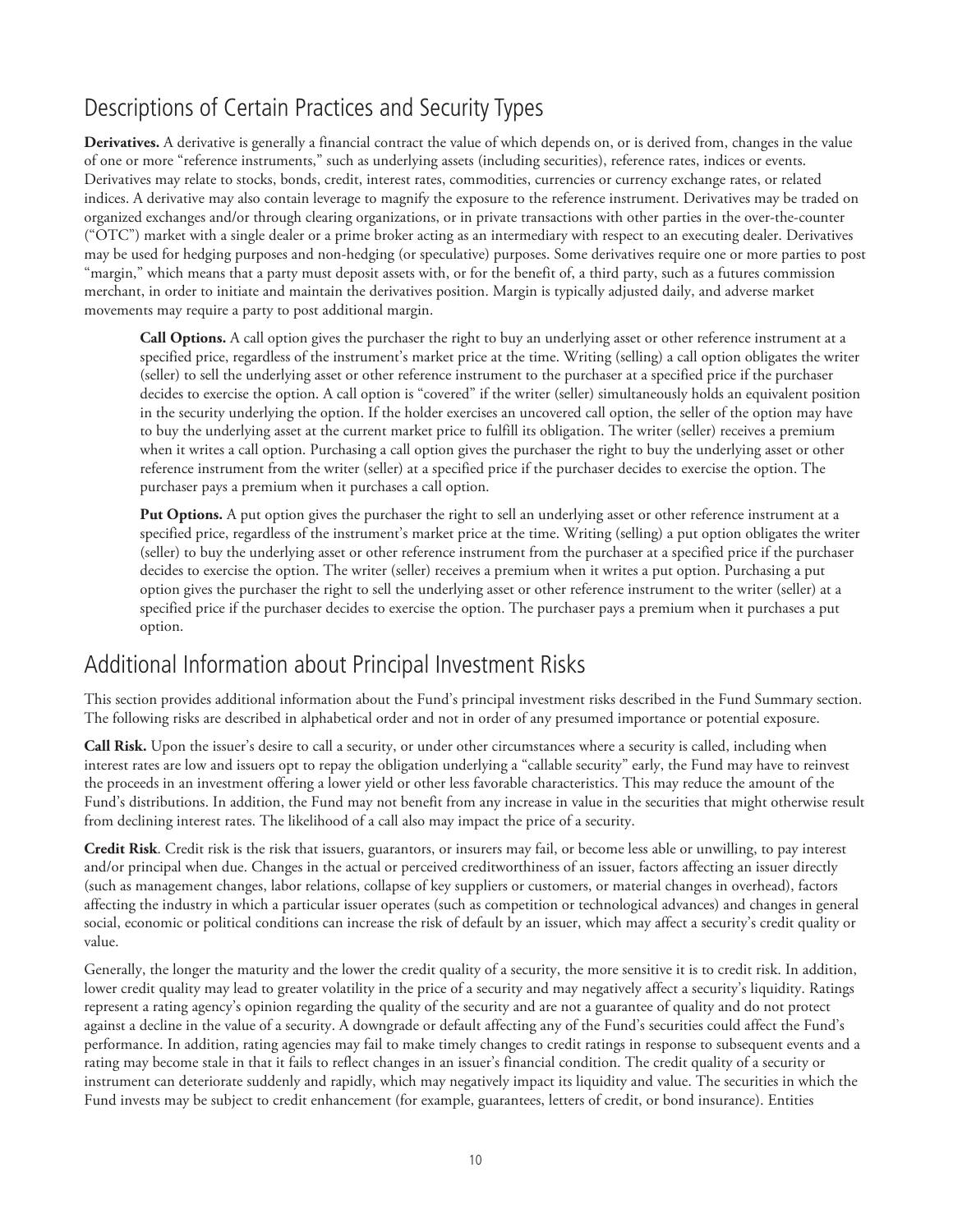providing credit or liquidity support also may be affected by credit risk. Credit enhancement is designed to help assure timely payment of the security; it does not protect the Fund against losses caused by declines in a security's value due to changes in market conditions.

**Derivatives Risk.** Use of derivatives is a highly specialized activity that can involve investment techniques and risks different from, and in some respects greater than, those associated with investing in more traditional investments, such as stocks and bonds. Derivatives can be highly complex and highly volatile and may perform in unanticipated ways. Derivatives can create leverage, which can magnify the impact of a decline in the value of the reference instrument underlying the derivative, and the Fund could lose more than the amount it invests. Derivatives can have the potential for unlimited losses, for example, where the Fund may be called upon to deliver a security it does not own. Derivatives may at times be highly illiquid, and the Fund may not be able to close out or sell a derivative at a particular time or at an anticipated price. Derivatives can be difficult to value and valuation may be more difficult in times of market turmoil. The value of a derivative instrument depends largely on (and is derived from) the value of the reference instrument underlying the derivative. There may be imperfect correlation between the behavior of a derivative and that of the reference instrument underlying the derivative, and the reference instrument may not perform as anticipated. An abrupt change in the price of a reference instrument could render a derivative worthless. Derivatives may involve risks different from, and possibly greater than, the risks associated with investing directly in the reference instrument. Suitable derivatives may not be available in all circumstances, and there can be no assurance that the Fund will use derivatives to reduce exposure to other risks when that might have been beneficial. Derivatives may involve fees, commissions, or other costs that may reduce the Fund's gains or exacerbate losses from the derivatives. In addition, the Fund's use of derivatives may have different tax consequences for the Fund than an investment in the reference instruments, and those differences may increase the amount and affect the timing of income recognition and character of taxable distributions payable to shareholders. Thus, the Fund could be required at times to liquidate other investments in order to satisfy its distribution requirements. Certain aspects of the regulatory treatment of derivative instruments, including federal income tax, are currently unclear and may be affected by changes in legislation, regulations, or other legally binding authority. In October 2020, the SEC adopted Rule 18f-4 under the 1940 Act which will regulate the use of derivatives for certain funds registered under the Investment Company Act (''Rule 18f-4''). Unless the Fund qualifies as a ''limited derivatives user'' as defined in Rule 18f-4, Rule 18f-4 would, among other things, require the Fund to establish a comprehensive derivatives risk management program, to comply with certain value-at-risk based leverage limits, to appoint a derivatives risk manager and to provide additional disclosure both publicly and to the SEC regarding its derivatives positions. These requirements could have an impact on the Fund, including a potential increase in cost to enter into derivatives transactions. The full impact of Rule 18f-4 on the Fund remains uncertain, however, due to the compliance timeline within Rule 18f-4, it is unlikely that the Fund will be required to fully comply with the requirements until August 2022.

Derivatives involve counterparty risk, which is the risk that the other party to the derivative will fail to make required payments or otherwise comply with the terms of the derivative. Counterparty risk may arise because of market activities and developments, the counterparty's financial condition (including financial difficulties, bankruptcy, or insolvency), or other reasons. Not all derivative transactions require a counterparty to post collateral, which may expose the Fund to greater losses in the event of a default by a counterparty. Counterparty risk is generally thought to be greater with OTC derivatives than with derivatives that are exchange traded or centrally cleared. However, derivatives that are traded on organized exchanges and/or through clearing organizations involve the possibility that the futures commission merchant or clearing organization will default in the performance of its obligations.

When the Fund uses derivatives, it will likely be required to provide margin or collateral and/or segregate cash or other liquid assets; these practices are intended to satisfy contractual undertakings and regulatory requirements and will not prevent the Fund from incurring losses on derivatives. The need to provide margin or collateral and/or segregate assets could limit the Fund's ability to pursue other opportunities as they arise. Segregated assets are not available to meet redemptions. The amount of assets required to be segregated will depend on the type of derivative the Fund uses and the nature of the contractual arrangement. If the Fund is required to segregate assets equal to only the current market value of its obligation under a derivative, the Fund may be able to use derivatives to a greater extent, which would increase the degree of leverage the Fund could undertake through derivatives and otherwise, than if it were required to segregate assets equal to the full notional value of such derivative. Derivatives that have margin requirements involve the risk that if the Fund has insufficient cash or eligible margin securities to meet daily variation margin requirements, it may have to sell securities or other instruments from its portfolio at a time when it may be disadvantageous to do so. The Fund normally will remain obligated to meet margin requirements until a derivatives position is closed.

Ongoing changes to regulation of the derivatives markets and actual and potential changes in the regulation of funds using derivative instruments could limit the Fund's ability to pursue its investment strategies. New regulation of derivatives may make them more costly, or may otherwise adversely affect their liquidity, value or performance.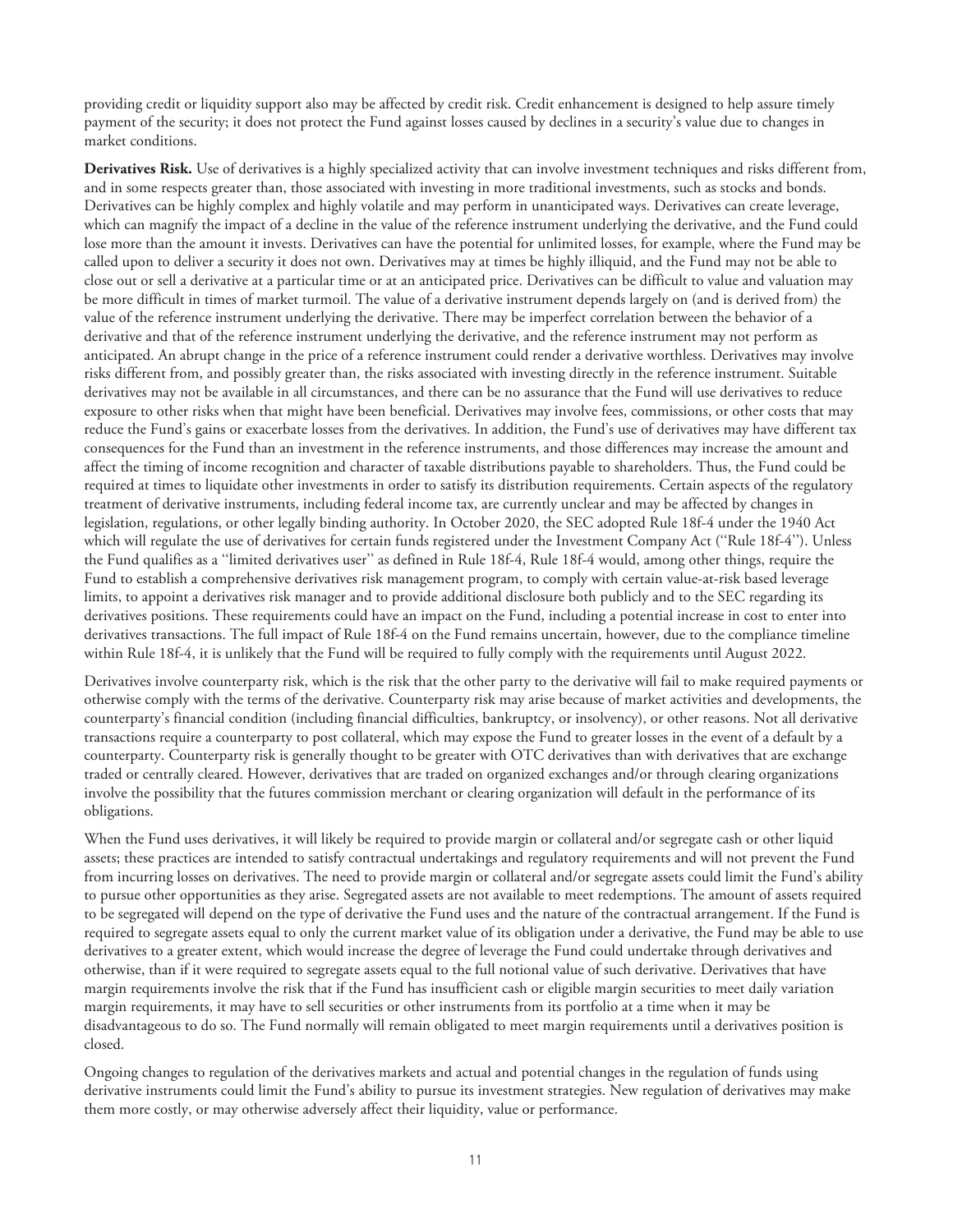Although the Fund may use derivatives to attempt to hedge against certain risks, the hedging instruments may not perform as expected and could produce losses.

Additional risks associated with certain types of derivatives are discussed below:

**Options.** The use of options involves investment strategies and risks different from those associated with ordinary portfolio securities transactions. The prices of options are volatile and are influenced by, among other things, actual and anticipated changes in the value of the underlying instrument, or in interest or currency exchange rates, including the anticipated volatility of the underlying instrument (known as implied volatility), which in turn are affected by the performance of the issuer of the underlying instrument, by fiscal and monetary policies and by national and international political and economic events. As such, prior to the exercise or expiration of the option, the Fund is exposed to implied volatility risk, meaning the value, as based on implied volatility, of an option may increase due to market and economic conditions or views based on the sector or industry in which issuers of the underlying instrument participate, including company-specific factors. By writing put options, the Fund takes on the risk of declines in the value of the underlying instrument, including the possibility of a loss up to the entire strike price of each option it sells, but without the corresponding opportunity to benefit from potential increases in the value of the underlying instrument. When the Fund writes a put option, it assumes the risk that it must purchase the underlying instrument at a strike price that may be higher than the market price of the instrument. If there is a broad market decline and the Fund is not able to close out its written put options, it may result in substantial losses to the Fund. By writing a call option, the Fund may be obligated to deliver instruments underlying an option at less than the market price. In the case of an uncovered call option, there is a risk of unlimited loss. When an uncovered call is exercised, the Fund must purchase the underlying instrument to meet its call obligations and the necessary instruments may be unavailable for purchase. Additionally, volatility in the market for equity securities, which has been dramatically increased recently for certain stocks, can meaningfully increase the risk of loss associated with options. When the Fund writes a covered call option, it gives up the opportunity to profit from a price increase in the underlying instrument above the strike price. If a covered call option that the Fund has written is exercised, the Fund will experience a gain or loss from the sale of the underlying instrument, depending on the price at which the Fund purchased the instrument and the strike price of the option. The Fund will receive a premium from writing options, but the premium received may not be sufficient to offset any losses sustained from exercised options. In the case of a covered call, the premium received may be offset by a decline in the market value of the underlying instrument during the option period. If an option that the Fund has purchased is never exercised or closed out, the Fund will lose the amount of the premium it paid and the use of those funds.

**High Portfolio Turnover.** The Fund may engage in active and frequent trading and may have a high portfolio turnover rate, which may increase the Fund's transaction costs and may adversely affect the Fund's performance.

**Interest Rate Risk.** In general, the value of investments with interest rate risk, such as debt securities, will move in the direction opposite to movements in interest rates. If interest rates rise, the value of such securities may decline. Interest rates may change in response to the supply and demand for credit, changes to government monetary policy and other initiatives, inflation rates, and other factors. Debt securities have varying levels of sensitivity to changes in interest rates. Typically, the longer the maturity (i.e., the term of a debt security) or duration (i.e., a measure of the sensitivity of a debt security to changes in market interest rates, based on the entire cash flow associated with the security) of a debt security, the greater the effect a change in interest rates could have on the security's price. For example, if interest rates increase by 1%, a debt security with a duration of two years will decrease in value by approximately 2%. Thus, the sensitivity of the Fund's debt securities to interest rate risk will increase with any increase in the duration of those securities. Short-term securities tend to react to changes in short-term interest rates, and long-term securities tend to react to changes in long-term interest rates. Short-term and long-term interest rates, and interest rates in different countries, do not necessarily move in the same direction or by the same amount. The link between interest rates and debt security prices tends to be weaker with lower-rated debt securities than with investment grade debt securities.

**Issuer-Specific Risk**. An individual security may be more volatile, and may perform differently, than the market as a whole. The value of an issuer's securities may deteriorate because of a variety of factors, including disappointing earnings reports by the issuer, unsuccessful products or services, loss of major customers, major litigation against the issuer, or changes in government regulations affecting the issuer or the competitive environment. Certain unanticipated events, such as natural disasters, may have a significant adverse effect on the value of an issuer's securities.

**Leverage Risk.** Leverage amplifies changes in the Fund's net asset value and may make the Fund more volatile. Derivatives may create leverage and can result in losses to the Fund that exceed the amount originally invested and may accelerate the rate of losses. For certain instruments or transactions that create leverage, or have embedded leverage, relatively small market fluctuations may result in large changes in the value of such investments. In addition, the costs that the Fund pays to engage in these practices are additional costs borne by the Fund and could reduce or eliminate any net investment profits. Unless the profits from engaging in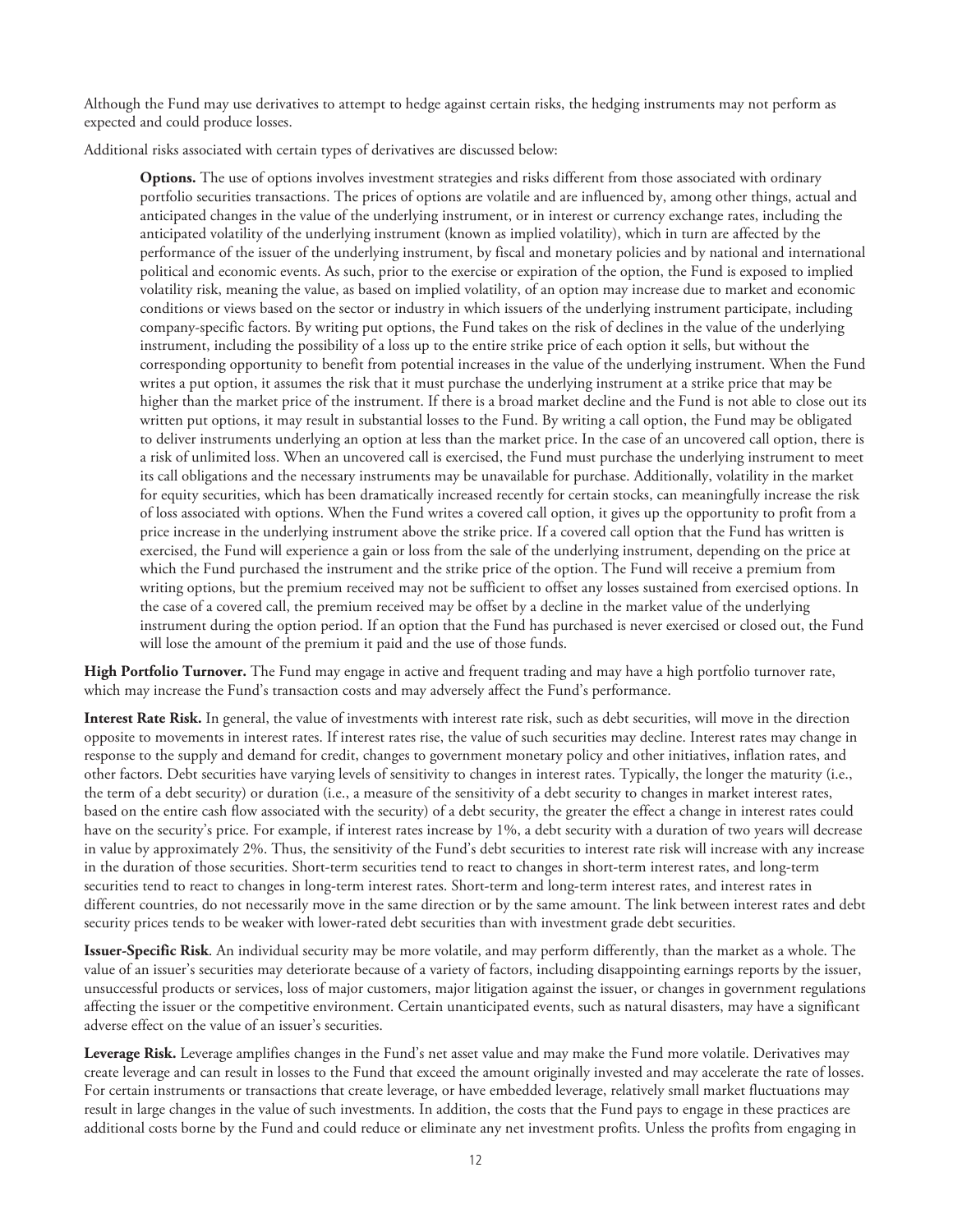these practices exceed the costs of engaging in these practices, the use of leverage will diminish the investment performance of the Fund compared with what it would have been had the Fund not used leverage. There can be no assurance that the Fund's use of any leverage will be successful. The Fund's investment exposure can exceed its net assets, sometimes by a significant amount. When the Fund uses leverage or utilizes certain of these practices, it may need to dispose of some of its holdings at unfavorable times or prices in order to satisfy its obligations or to comply with certain asset coverage requirements.

**Liquidity Risk.** From time to time, the trading market for a particular investment or type of investment in which the Fund invests is or may become less liquid or even illiquid. Illiquid investments frequently can be more difficult to purchase or sell at an advantageous price or time. An illiquid investment means any investment that the Fund reasonably expects cannot be sold or disposed of in current market conditions in seven calendar days or less without the sale or disposition significantly changing the market value of the investment. Judgment plays a greater role in pricing these investments than it does in pricing investments having more active markets, and there is a greater risk that the investments may not be sold for the price at which the Fund is carrying them. The Fund may receive illiquid securities as a result of its investment in securities involved in restructurings. Certain investments that were liquid when the Fund purchased them may become illiquid, sometimes abruptly, particularly during periods of increased market volatility or adverse investor perception. Additionally, market closures due to holidays or other factors may render a security or group of securities (e.g., securities tied to a particular country or geographic region) illiquid for a period of time. An inability to sell a portfolio position can adversely affect the Fund's value or prevent the Fund from being able to take advantage of other investment opportunities. Market prices for such securities or other investments may be volatile. Market participants attempting to sell the same or a similar investment at the same time as the Fund could decrease the liquidity of such investments, especially during times of market volatility. During periods of substantial market volatility, an investment or even an entire market segment may become illiquid, sometimes abruptly, which can adversely affect the Fund's ability to limit losses.

Unexpected episodes of illiquidity, including due to market or political factors, instrument or issuer-specific factors and/or unanticipated outflows, may limit the Fund's ability to pay redemption proceeds within the allowable time period. To meet redemption requests during periods of illiquidity, the Fund may be forced to sell securities at an unfavorable time and/or under unfavorable conditions.

**Market Capitalization Risk**. To the extent the Fund invests in securities of small-, mid-, or large-cap companies, it takes on the associated risks. At times, any of these market capitalizations may be out of favor with investors. Compared to small- and mid-cap companies, large-cap companies may be unable to respond as quickly to changes and opportunities and may grow at a slower rate. As such, the return on investment in securities of large-cap companies may be less than the return on investment in securities of small- and/or mid-cap companies. Compared to large-cap companies, small- and mid-cap companies may depend on a more limited management group, may have a shorter history of operations, less publicly available information, less stable earnings, and limited product lines, markets or financial resources. The securities of small- and mid-cap companies may fluctuate more widely in price than the market as a whole, which at times can be rapid and unpredictable, may be difficult to sell when the economy is not robust or during market downturns, and may be more affected than other types of securities by the underperformance of a sector, during market downturns, or by adverse publicity and investor perceptions. There may also be less trading in small- or mid-cap securities, which means that buy and sell transactions in those securities could have a larger impact on a security's price than is the case with large-cap securities and the Fund may not be able to liquidate a position at a particular time.

**Market Volatility Risk**. Markets may be volatile and values of individual securities and other investments, including those of a particular type, may decline significantly in response to adverse issuer, political, regulatory, market, economic or other developments that may cause broad changes in market value, public perceptions concerning these developments, and adverse investor sentiment or publicity. Changes in the financial condition of a single issuer may impact a market as a whole. Changes in value may be temporary or may last for extended periods. If the Fund sells a portfolio position before it reaches its market peak, it may miss out on opportunities for better performance. Geopolitical risks, including terrorism, tensions or open conflict between nations, or political or economic dysfunction within some nations that are major players on the world stage or major producers of oil, may lead to overall instability in world economies and markets generally and have led, and may in the future lead, to increased market volatility and may have adverse long-term effects. Similarly, environmental and public health risks, such as natural disasters or epidemics, or widespread fear that such events may occur, may impact markets and economies adversely and cause market volatility in both the short- and long-term.

**Model Risk.** To a significant extent, the Fund's performance will depend on the success of implementing and managing the investment models that assist in allocating the Fund's assets. Fund performance will also be affected by the fundamental analysis and inputs used by models regarding investments. Models may be employed that turn out not to be well-suited to prevailing market conditions. Models that have been formulated on the basis of past market data may not be indicative of future price movements. Models may not be reliable if unusual or disruptive events specific to particular corporations, or major events external to the operation of markets, cause market moves the nature or size of which are inconsistent with the historic performance of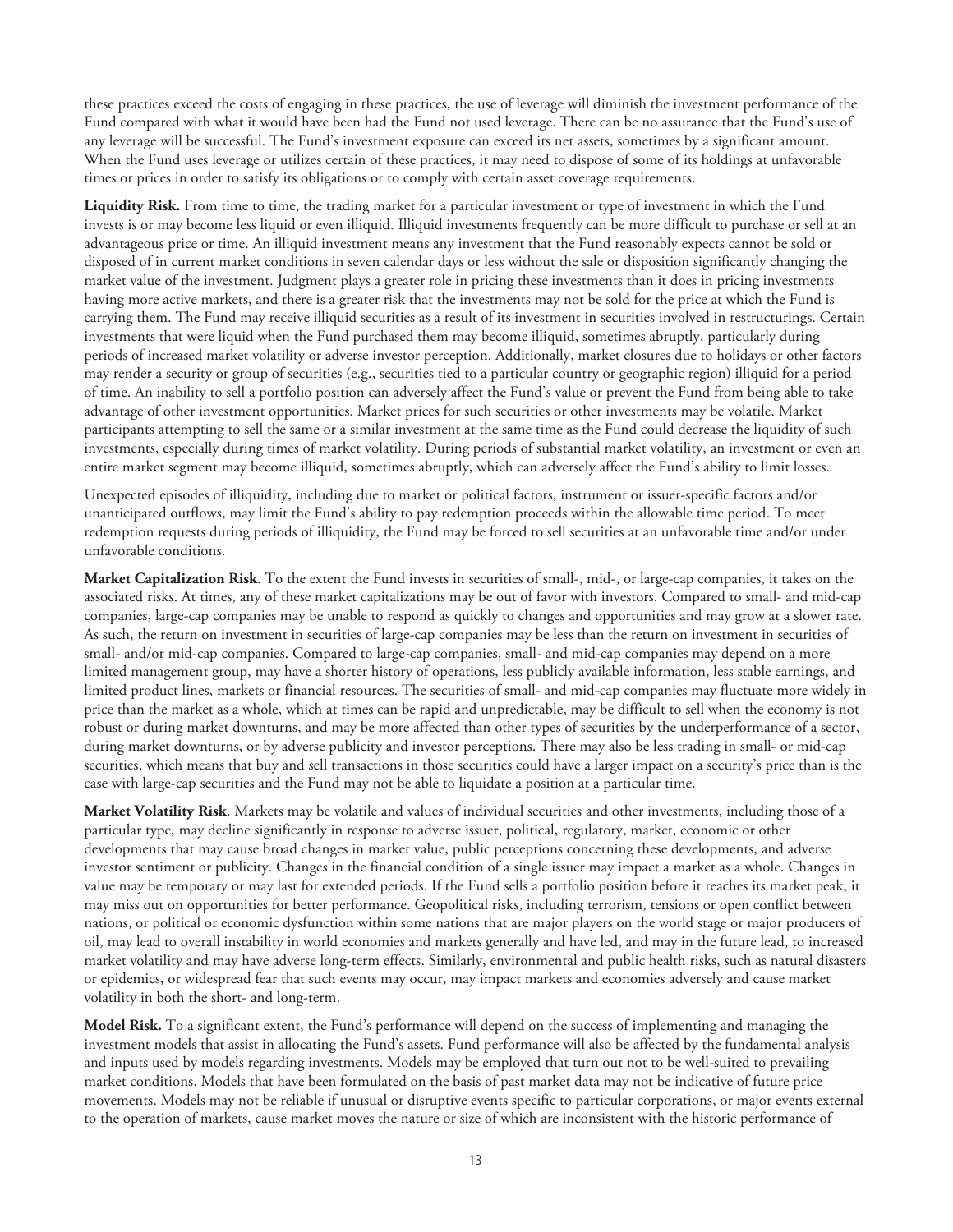individual markets and their relationship to one another or to other macroeconomic events. Models also may have hidden biases or exposure to broad structural or sentiment shifts. In the event that actual events fail to conform to the assumptions underlying such models, losses could be incurred. The performance of the investment models may be impacted by software or other technology malfunctions, programming inaccuracies, and similar circumstances.

**Mortgage- and Asset-Backed Securities Risk.** The value of mortgage- and asset-backed securities, including collateralized mortgage instruments, will be influenced by the factors affecting the housing market or the assets underlying the securities. These securities differ from more traditional debt securities because the principal is paid back over the life of the security rather than at the security's maturity; however, principal may be repaid early if a decline in interest rates causes many borrowers to refinance (known as prepayment risk), or repaid more slowly if a rise in rates causes refinancings to slow down (known as extension risk). Thus, they tend to be more sensitive to changes in interest rates than other types of debt securities and as a result, these securities may exhibit additional volatility during periods of interest rate turmoil. In addition, investments in mortgage- and asset-backed securities may be subject to call risk, credit risk, valuation risk, and illiquid investment risk, sometimes to a higher degree than various other types of debt securities. These securities are also subject to the risk of default on the underlying mortgages or assets, particularly during periods of market downturn, and an unexpectedly high rate of defaults on the underlying assets will adversely affect the security's value. Further, such securities may have credit support, the utility of which could be negatively affected by such conditions as well.

**Operational and Cybersecurity Risk.** The Fund and its service providers, and your ability to transact with the Fund, may be negatively impacted due to operational matters arising from, among other problems, human errors, systems and technology disruptions or failures, or cybersecurity incidents. Cybersecurity incidents may allow an unauthorized party to gain access to fund assets, customer data, or proprietary information, or cause the Fund or its service providers, as well as the securities trading venues and their service providers, to suffer data corruption or lose operational functionality. Cybersecurity incidents can result from deliberate attacks (e.g., malicious software coding, ransomware, or "hacking") or unintentional events (e.g., inadvertent release of confidential information). A cybersecurity incident could, among other things, result in the loss or theft of customer data or funds, customers or employees being unable to access electronic systems ("denial of services"), loss or theft of proprietary information or corporate data, physical damage to a computer or network system, or remediation costs associated with system repairs. A cybersecurity incident may not permit the Fund and its service providers to access electronic systems to perform critical duties for the Fund, such as trading and calculating net asset value. Any cybersecurity incident could have a substantial adverse impact on the Fund and its shareholders.

The occurrence of any of these problems could result in a loss of information, regulatory scrutiny, reputational damage and other consequences, any of which could have a material adverse effect on the Fund or its shareholders. The Manager, through its monitoring and oversight of Fund service providers, endeavors to determine that service providers take appropriate precautions to avoid and mitigate risks that could lead to such problems. While the Manager has established business continuity plans and risk management systems seeking to address these problems, there are inherent limitations in such plans and systems, and it is not possible for the Manager or the other Fund service providers to identify all of the cybersecurity or other operational risks that may affect the Fund or to develop processes and controls to completely eliminate or mitigate their occurrence or effects. Most issuers in which the Fund invests are heavily dependent on computers for data storage and operations, and require ready access to the internet to conduct their business. Thus, cybersecurity incidents could also affect issuers of securities in which the Fund invests, leading to significant loss of value.

**Other Investment Company Risk**. To the extent the Fund invests in other investment companies, including money market funds and exchange-traded funds (ETFs), its performance will be affected by the performance of those other investment companies and to the allocation of its assets among those other investment companies. Investments in other investment companies are subject to the risks of the other investment companies' investments, as well as to the other investment companies' expenses.

An ETF may trade in the secondary market at a price below the value of its underlying portfolio and may not be liquid. An actively managed ETF's performance will reflect its adviser's ability to make investment decisions that are suited to achieving the ETF's investment objectives. A passively managed ETF may not replicate the performance of the index it intends to track because of, for example, the temporary unavailability of certain index securities in the secondary market or discrepancies between the ETF and the index with respect to the weighting of securities or the number of stocks held. A passively managed ETF may not be permitted to sell poorly performing stocks that are included in its index.

**Prepayment and Extension Risk.** The Fund's performance could be affected if borrowers pay back principal on certain debt securities, such as mortgage- or asset-backed securities, before (prepayment) or after (extension) the market anticipates such payments, shortening or lengthening their duration. Due to a decline in interest rates or an excess in cash flow into the issuer, a debt security might be called or otherwise converted, prepaid or redeemed before maturity. As a result of prepayment, the Fund may have to reinvest the proceeds in an investment offering a lower yield, may not benefit from any increase in value that might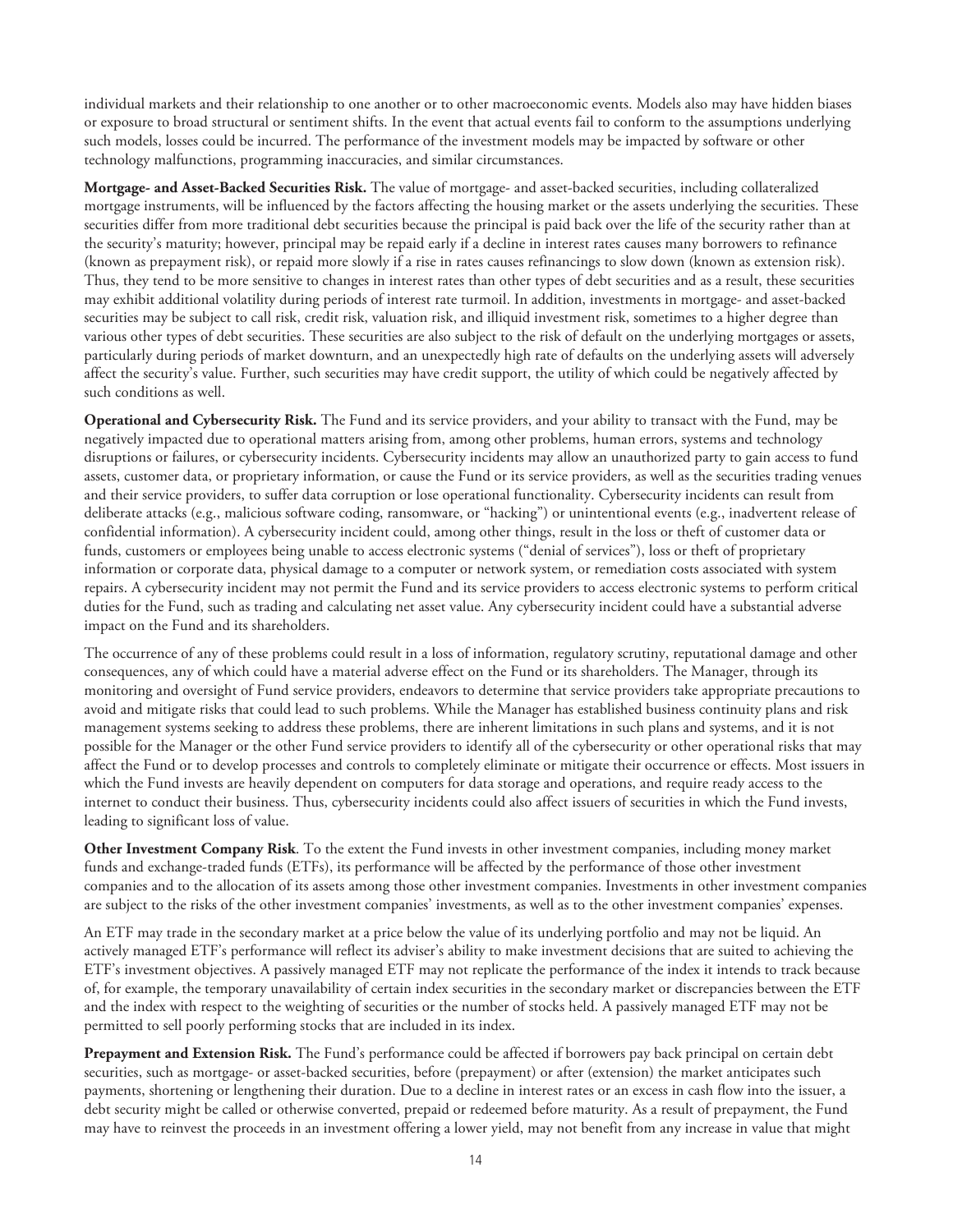otherwise result from declining interest rates, and may lose any premium it paid to acquire the security. Prepayments could also create capital gains tax liability in some instances. Conversely, rising market interest rates generally result in slower payoffs or extension, which effectively increases the duration of certain debt securities, heightening interest rate risk and increasing the magnitude of any resulting price declines. If the Fund's investments are locked in at a lower interest rate for a longer period of time, the Fund may be unable to capitalize on securities with higher interest rates or wider spreads.

**Recent Market Conditions.** Certain illnesses spread rapidly and have the potential to significantly and adversely affect the global economy. Outbreaks such as the novel coronavirus, COVID-19, or other similarly infectious diseases may have material adverse impacts on the Fund. Epidemics and/or pandemics, such as the coronavirus, have and may further result in, among other things, closing borders, extended quarantines and stay-at-home orders, order cancellations, disruptions to supply chains and customer activity, widespread business closures and layoffs, as well as general concern and uncertainty. The impact of this virus, and other epidemics and/or pandemics that may arise in the future, has negatively affected and may continue to affect the economies of many nations, individual companies and the global securities and commodities markets, including their liquidity, in ways that cannot necessarily be foreseen at the present time. The impact of any outbreak may last for an extended period of time. The current pandemic has accelerated trends toward working remotely and shopping on-line, which may negatively affect the value of office and commercial real estate and companies that have been slow to transition to an on-line business model. The travel, hospitality and public transit industries may suffer long-term negative effects from the pandemic and resulting changes to public behavior.

Governments and central banks have moved to limit these negative economic effects with interventions that are unprecedented in size and scope and may continue to do so, but the ultimate impact of these efforts is uncertain. Governments' efforts to limit potential negative economic effects of the pandemic may be altered, delayed, or eliminated at inopportune times for political, policy or other reasons. The impact of infectious diseases may be greater in countries that do not move effectively to control them, which may occur for political reasons or because of a lack of health care or economic resources. Health crises caused by the recent coronavirus outbreak may exacerbate other pre-existing political, social and economic risks in certain countries. Although effective vaccines are available, it may be many months before vaccinations are sufficiently widespread in many countries to allow the restoration of full economic activity. The failure to control the coronavirus in less developed countries may impact the economies of more developed countries.

Russia's invasion of the Ukraine, and corresponding events in late February 2022, have had, and could continue to have, severe adverse effects on regional and global economic markets for securities and commodities. Following Russia's actions, various governments, including the United States, have issued broad-ranging economic sanctions against Russia, including, among other actions, a prohibition on doing business with certain Russian companies, large financial institutions, officials and oligarchs; the removal by certain countries and the European Union of selected Russian banks from the Society for Worldwide Interbank Financial Telecommunications ("SWIFT"), the electronic banking network that connects banks globally; and restrictive measures to prevent the Russian Central Bank from undermining the impact of the sanctions. The current events, including sanctions and the potential for future sanctions, including any impacting Russia's energy sector, and other actions, and Russia's retaliatory responses to those sanctions and actions, may continue to adversely impact the Russian economy and may result in the further decline of the value and liquidity of Russian securities, a continued weakening of the ruble and continued exchange closures, and may have other adverse consequences on the Russian economy that could impact the value of Russian investments and impair the ability of a Fund to buy, sell, receive or deliver those securities. Moreover, those events have, and could continue to have, an adverse effect on global markets performance and liquidity, thereby negatively affecting the value of a Fund's investments beyond any direct exposure to Russian issuers. The duration of ongoing hostilities and the vast array of sanctions and related events cannot be predicted. Those events present material uncertainty and risk with respect to markets globally and the performance of a Fund and its investments or operations could be negatively impacted.

High public debt in the U.S. and other countries creates ongoing systemic and market risks and policymaking uncertainty and there may be a further increase in the amount of debt due to the economic effects of the COVID-19 pandemic and ensuing economic relief and public health measures. Interest rates have been unusually low in recent years in the U.S. and abroad. It is difficult to predict the impact on various markets of a significant rate increase or other significant policy changes, whether brought about by government policy makers, perhaps in response to indications of increasing inflation, or by dislocations in world markets. For example, because investors may buy equity securities or other investments with borrowed money, a significant increase in interest rates may cause a decline in the markets for those investments. In addition, ongoing inflation pressures from tight labor markets and supply chain disruptions could cause a material increase in interest rates and/or negatively impact companies. Also, regulators have expressed concern that rate increases may cause investors to sell fixed income securities faster than the market can absorb them, contributing to price volatility. Over the longer term, rising interest rates may present a greater risk than has historically been the case due to the current period of relatively low rates and the effect of government fiscal and monetary policy initiatives and potential market reaction to those initiatives, or their alteration or cessation. Historical patterns of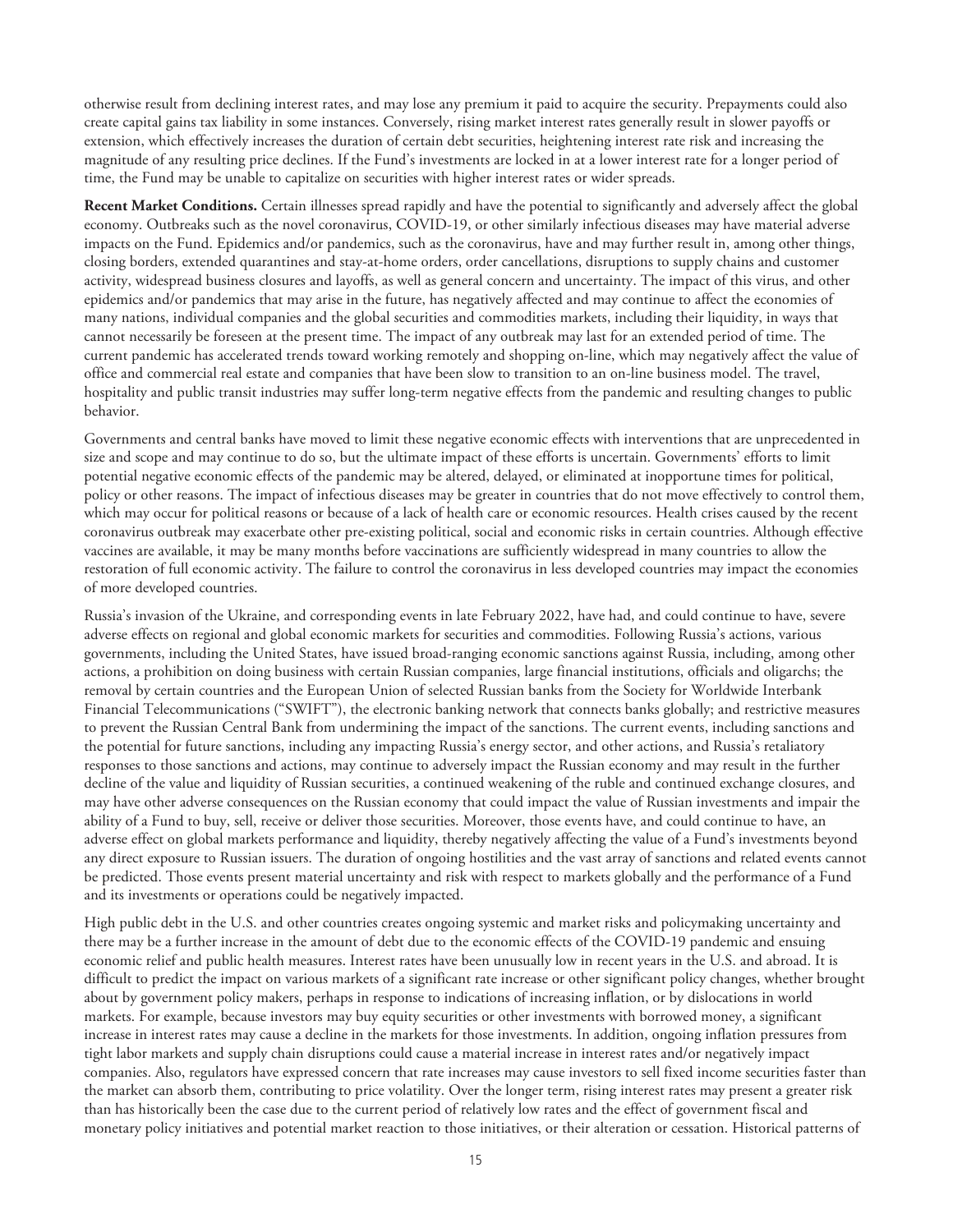correlation among asset classes may break down in unanticipated ways during times of high volatility, disrupting investment programs and potentially causing losses. There is no assurance that the U.S. Congress will act to raise the nation's debt ceiling; a failure to do so could cause market turmoil and substantial investment risks that cannot now be fully predicted.

National economies are substantially interconnected, as are global financial markets, which creates the possibility that conditions in one country or region might adversely impact issuers in a different country or region. A rise in protectionist trade policies, tariff "wars," changes to some major international trade agreements and the potential for changes to others, and campaigns to "buy American," could affect international trade and the economies of many nations in ways that cannot necessarily be foreseen at the present time.

Markets have been sensitive to the outlook for resolving the U.S.-China "trade war," a trend that may continue in the future. China's economy, which has been sustained in recent years largely through a debt-financed housing boom, may be approaching the limits of that strategy and may experience a significant slowdown as a result of debt that cannot be repaid. Due to the size of China's economy, such a slowdown could impact a number of other countries.

In December 2020, the United Kingdom ("UK") and the European Union ("EU") signed a Trade and Cooperation Agreement ("TCA") to delineate the terms on which the UK left the EU. The TCA did little to address financial services and products provided by UK entities to customers in the EU, leaving the future of such services and products uncertain. New trading rules have disrupted the cross-border flow of products and supplies for many businesses; it remains to be seen whether these will be smoothed out with the passage of time or cause long-term damage to affected businesses. There is some uncertainty as to whether dislocations in the UK's economy are mainly the result of COVID-19 (as the government claims) or the result of the country having left the EU.

Over the past several years, the U.S. has moved away from tighter legislation and regulation impacting businesses and the financial services industry. There is a strong potential for materially increased regulation in the future, as well as higher taxes and/or taxes restructured to incentivize different activities. These changes, should they occur, may impose added costs on the Fund and its service providers, and affect the businesses of various portfolio companies, in ways that cannot necessarily be foreseen at the present time. Unexpected political, regulatory and diplomatic events within the U.S. and abroad may affect investor and consumer confidence and may adversely impact financial markets and the broader economy.

*Climate Change.* There is increasing concern about the potential effects of global climate change on property and security values. A rise in sea levels, a change in weather patterns, including an increase in powerful storms and large wildfires, and/or a climate-driven increase in flooding could cause properties to lose value or become unmarketable altogether. Unlike previous declines in the real estate market, properties in affected zones may not ever recover their value. The U.S. administration appears concerned about the climate change problem and is focusing regulatory and public works projects around those concerns. Regulatory changes and divestment movements tied to concerns about climate change could adversely affect the value of certain land and the viability of industries whose activities or products are seen as accelerating climate change.

Losses related to climate change could adversely affect corporate issuers and mortgage lenders, the value of mortgagebacked securities, the bonds of municipalities that depend on tax or other revenues and tourist dollars generated by affected properties, and insurers of the property and/or of corporate, municipal or mortgage-backed securities. Since property and security values are driven largely by buyers' perceptions, it is difficult to know the time period over which these market effects might unfold.

*LIBOR Transition.* Certain financial contracts around the world specify rates that are based on the London Interbank Offered Rate (LIBOR), which is produced daily by averaging the rates for inter-bank lending reported by a number of banks. As previously announced by the United Kingdom's Financial Conduct Authority, most maturities and currencies of LIBOR were phased out at the end of 2021, with the remaining ones to be phased out on June 30, 2023. There are risks that the financial services industry will not have a suitable substitute in place by that time and that there will not be time to perform the substantial work necessary to revise the many existing contracts that rely on LIBOR. The transition process, or a failure of the industry to transition properly, might lead to increased volatility and illiquidity in markets that currently rely on LIBOR. It also could lead to a reduction in the value of some LIBOR-based investments and reduce the effectiveness of new hedges placed against existing LIBOR-based instruments. New York has passed legislation to ease the transition from LIBOR and federal LIBOR transition relief legislation has been proposed, but there is no assurance whether or when such legislation will be enacted or if it will adequately address all issues or be subject to litigation.

**Redemption Risk**. The Fund may experience periods of large or frequent redemptions that could cause the Fund to sell assets at inopportune times, which could have a negative impact on the Fund's overall liquidity, or at a loss or depressed value. Redemption risk is greater to the extent that one or more investors or intermediaries control a large percentage of investments in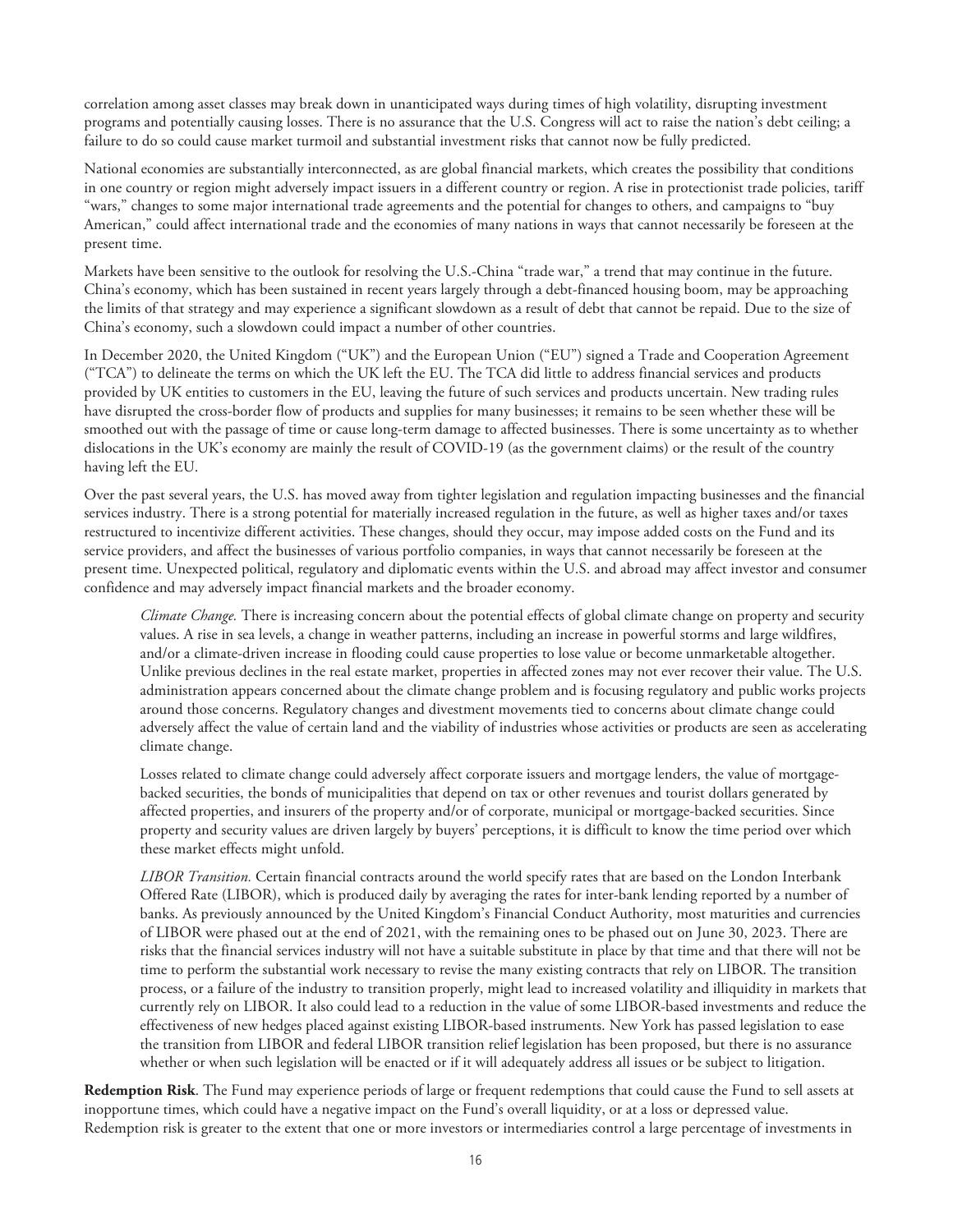the Fund, have short investment horizons, or have unpredictable cash flow needs. In addition, the risk is heightened if redemption requests are unusually large or frequent or occur during periods of declining or illiquid markets. Large redemptions could hurt the Fund's performance, increase transaction costs and create adverse tax consequences.

A general rise in interest rates has the potential to cause investors to move out of fixed income securities on a large scale, which may increase redemptions from mutual funds that hold large amounts of fixed income securities; such a move, coupled with a reduction in the ability or willingness of dealers and other institutional investors to buy or hold fixed income securities, may result in decreased liquidity and increased volatility in the fixed income markets.

**Risk Management**. Management undertakes certain analyses with the intention of identifying particular types of risks and reducing the Fund's exposure to them. However, risk is an essential part of investing, and the degree of return an investor might expect is often tied to the degree of risk the investor is willing to accept. By its very nature, risk involves exposure to the possibility of adverse events. Accordingly, no risk management program can eliminate the Fund's exposure to such events; at best, it may only reduce the possibility that the Fund will be affected by adverse events, and especially those risks that are not intrinsic to the Fund's investment program. While the prospectus describes material risk factors associated with the Fund's investment program, there is no assurance that as a particular situation unfolds in the markets, management will identify all of the risks that might affect the Fund, rate their probability or potential magnitude correctly, or be able to take appropriate measures to reduce the Fund's exposure to them. Measures taken with the intention of decreasing exposure to identified risks might have the unintended effect of increasing exposure to other risks.

**Structured Note Risk.** Structured notes are notes where the principal and/or interest is determined by reference to the performance of a specific asset, benchmark asset, financial instrument, market or interest rate. Generally, investments in such notes are used as a substitute for positions in underlying indicators and involve many of the same risks associated with a direct investment in the underlying indicator the notes seek to replicate. Structured notes may be exchange traded or traded over-thecounter and privately negotiated. Structured notes can have risks of both fixed income securities and derivatives transactions, including leverage risk. The interest and/or principal payments that may be made on a structured note may vary widely, depending on a variety of factors, including changes in the value of one or more specified reference instruments. The performance of structured notes will not replicate exactly the performance of the underlying indicator that the notes seek to replicate due to transaction costs and other expenses. Structured notes are subject to counterparty risk, which is the risk that the issuer of the structured note will not fulfill its contractual obligation to complete the transaction with the Fund. Investments in structured notes, including credit-linked notes, involve risks including interest rate risk, credit risk and market risk. Structured notes may be leveraged, increasing the volatility of each structured note's value relative to the change in the reference instrument. Structured notes may also be less liquid and more difficult to price accurately than less complex securities and instruments or more traditional debt securities. The secondary market for structured notes could be illiquid making them difficult to sell when the Fund determines to sell them. The possible lack of a liquid secondary market for structured notes and the resulting inability of the Fund to sell a structured note could expose the Fund to losses.

**U.S. Government Securities Risk.** Although the Fund may hold securities that carry U.S. government guarantees, these guarantees do not extend to shares of the Fund itself and do not guarantee the market prices of the securities. Furthermore, not all securities issued by the U.S. government and its agencies and instrumentalities are backed by the full faith and credit of the U.S. Treasury. Some are backed by the issuer's right to borrow from the U.S. Treasury, while others are backed only by the credit of the issuing agency or instrumentality. These securities carry at least some risk of non-payment or default by the issuer. The maximum potential liability of the issuers of some U.S. government securities may greatly exceed their current resources, including their legal right to support from the U.S. Treasury. It is possible that these issuers will not have the funds to meet their payment obligations in the future.

In recent periods, the values of U.S. government securities have been affected substantially by increased demand for them around the world. Increases or decreases in the demand for U.S. government securities may occur at any time and may result in increased volatility in the values of those securities. In recent years, credit rating agencies have shown some concern about whether the U.S. government has the political will necessary to service all of its outstanding and expected future debt, and some have adjusted their ratings or outlook for U.S. government debt accordingly. These developments, and the factors underlying them, could cause an increase in interest rates and borrowing costs, which may negatively impact both the perception of credit risk associated with the debt securities issued by the U.S. and the government's ability to access the debt markets on favorable terms. In addition, these developments could create broader financial turmoil and uncertainty, which could increase volatility in both stock and bond markets. These events could result in significant adverse impacts on issuers of securities held by the Fund.

**Valuation Risk.** The price at which the Fund sells any particular investment may differ from the Fund's valuation of the investment. Such differences could be significant, particularly for illiquid securities and securities that trade in relatively thin markets and/or markets that experience extreme volatility. If market or other conditions make it difficult to value some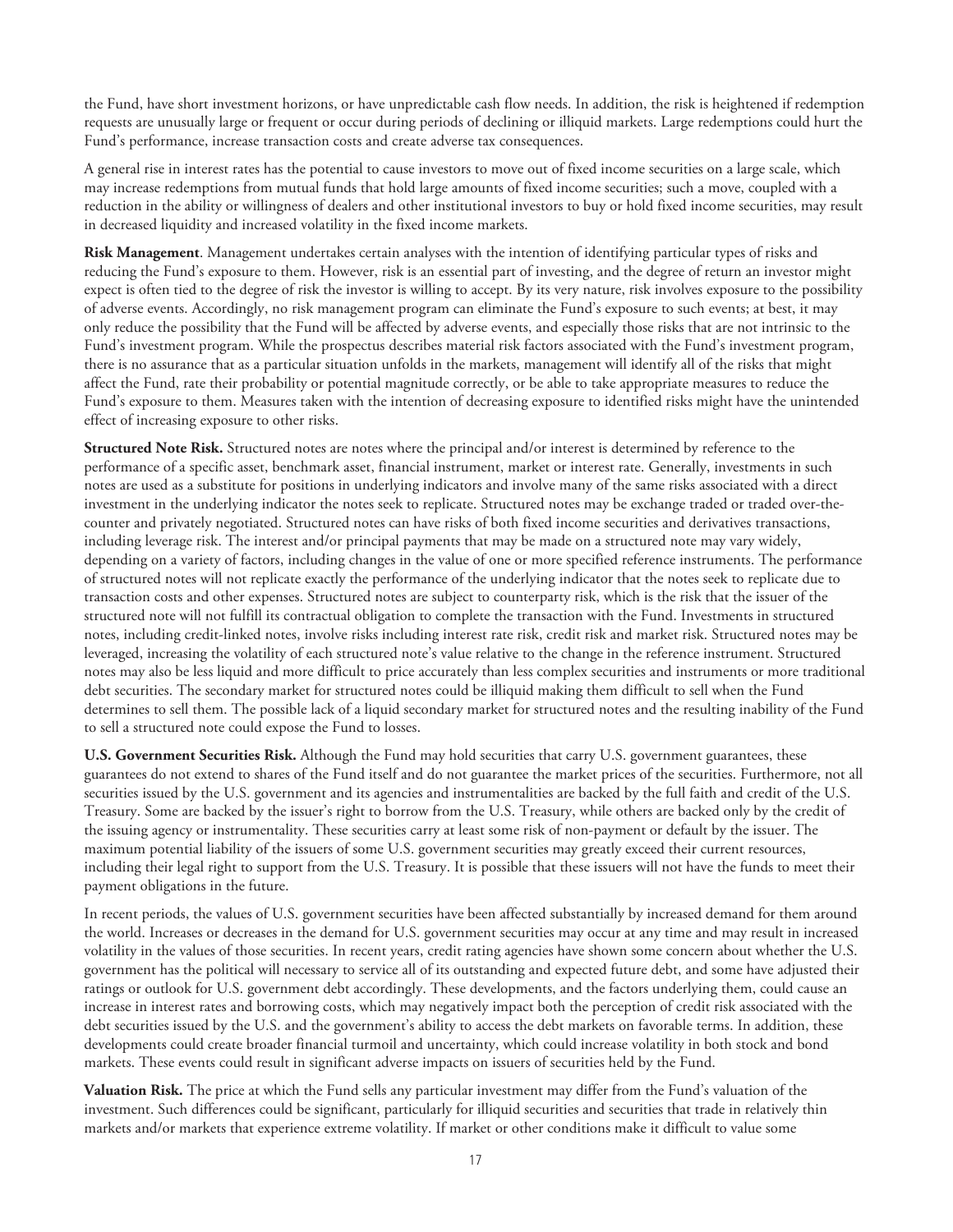<span id="page-19-0"></span>investments, SEC rules and applicable accounting protocols may require the Fund to value these investments using more subjective methods, known as fair value methodologies. Using fair value methodologies to price investments may result in a value that is different from an investment's most recent closing price and from the prices used by other mutual funds to calculate their NAVs. Investors who purchase or redeem Fund shares on days when the Fund is holding fair-valued securities may receive fewer or more shares, or lower or higher redemption proceeds, than they would have received if the Fund had not held fair-valued securities or had used a different valuation methodology. The value of foreign securities, certain futures and fixed income securities, and currencies, as applicable, may be materially affected by events after the close of the markets on which they are traded but before the Fund determines its net asset value. The Fund's ability to value its investments in an accurate and timely manner may be impacted by technological issues and/or errors by third party service providers, such as pricing services or accounting agents.

# Information about Additional Risks and Other Practices

As discussed in the Fund's Statement of Additional Information, the Fund may engage in certain practices and invest in certain securities in addition to those described as its "principal investment strategies" in the Fund Summary section. For example, should the Fund engage in borrowing or securities lending, or should the Fund invest in foreign securities, it will be subject to the additional risks associated with these practices and securities.

Borrowing money or securities lending would create investment leverage, meaning that certain gains or losses would be amplified, increasing share price movements. With respect to borrowing, the Fund may borrow money to obtain the collateral needed to borrow a security in order to effect a short sale of that security. The cost to the Fund of borrowing may exceed the profits attained on any such shorts positions. Similarly, the Fund may lend securities and use the collateral obtained from the securities loans as the collateral necessary to borrow a security on which the Fund is taking a short position. Securities lending involves some risk of loss of the Fund's rights in the collateral should the borrower fail financially.

Foreign securities, including those issued by foreign governments, involve risks in addition to those associated with comparable U.S. securities, and can fluctuate more widely in price, and may also be less liquid, than comparable U.S. securities. Securities issued by U.S. entities with substantial foreign operations or holdings may involve risks relating to political, economic, or regulatory conditions in foreign countries, as well as currency exchange rates.

In addition, the Fund may be an investment option for a Neuberger Berman mutual fund that is managed as a "fund of funds." As a result, from time to time, the Fund may experience relatively large redemptions or investments and could be required to sell securities or to invest cash at a time when it is not advantageous to do so.

In anticipation of adverse or uncertain market, economic, political, or other temporary conditions, including during periods of high cash inflows or outflows, the Fund may temporarily depart from its goal and use a different investment strategy (including leaving a significant portion of its assets uninvested) for defensive purposes. Doing so could help the Fund avoid losses, but may mean lost opportunities. In addition, in doing so different factors could affect the Fund's performance and the Fund may not achieve its goal.

In addition, to the extent the Fund is undergoing a transition (such as a change in strategy, rebalancing, reorganization, liquidation or experiencing large inflows or outflows) or takes a temporary defensive position, it may deviate from its principal investment strategies during such period.

The Fund may change its goal without shareholder approval, although it does not currently intend to do so.

Please see the Statement of Additional Information for more information.

## Descriptions of Indices

The **Cboe Russell 2000® One-Week PutWrite Index** is designed to track the performance of a hypothetical strategy that sells an at-the-money (ATM) Russell 2000 Index put option on a weekly basis. The maturity of the written Russell 2000 put option is one week to expiry. The written Russell 2000 put option is collateralized by a money market account invested in one-month U.S. Treasury bills. The index rolls on a weekly basis, typically every Friday.

The **Cboe Russell 2000® PutWrite Index** tracks the value of a passive investment strategy, which consists of overlaying Russell 2000 (RUT) short put options over a money market account invested in one-month U.S. Treasury bills. The RUT puts are struck at-the-money and are sold on a monthly basis.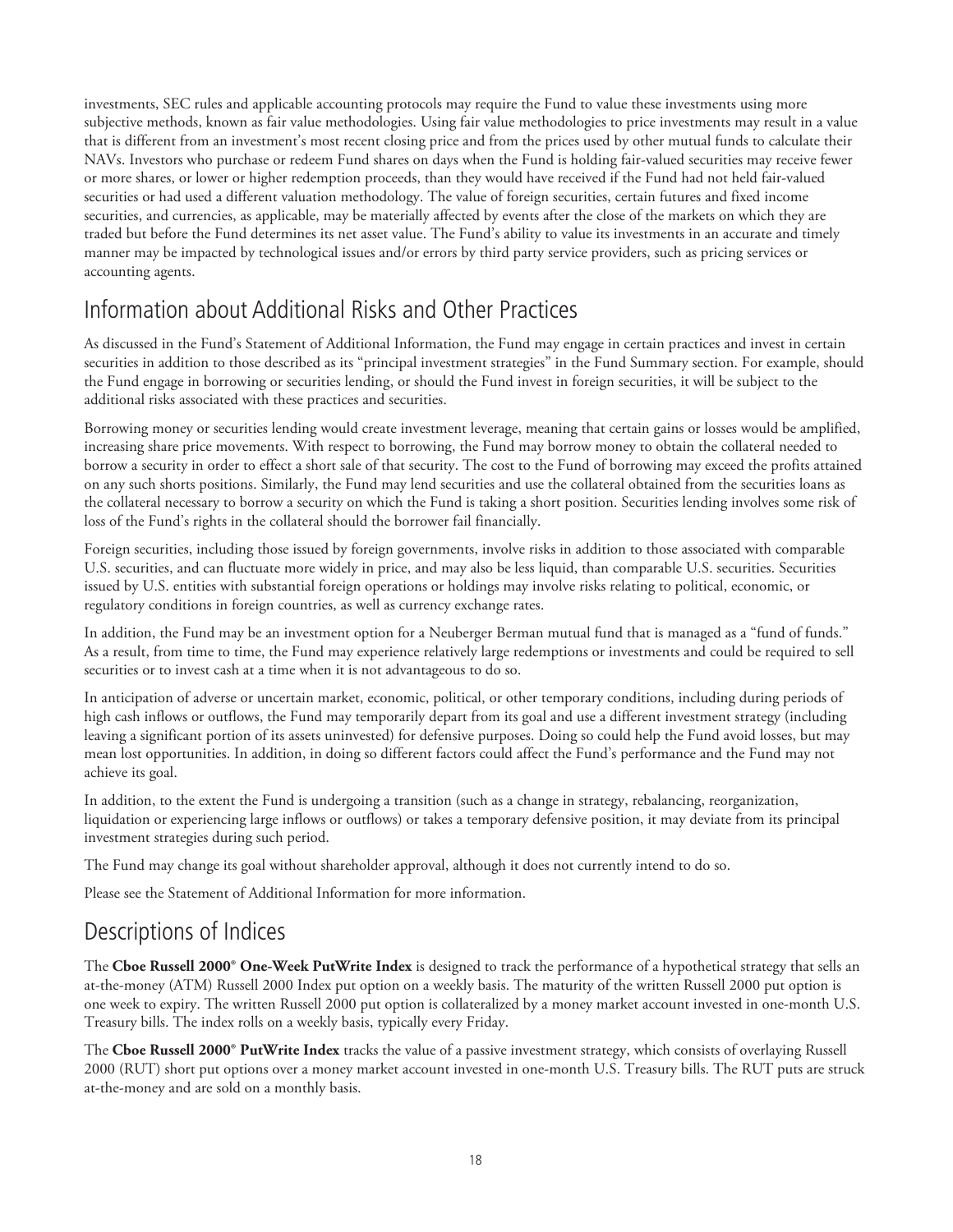<span id="page-20-0"></span>The **Cboe S&P 500® One-Week PutWrite Index** is designed to track the performance of a hypothetical strategy that sells an at-the-money (ATM) S&P 500 Index (SPX) put option on a weekly basis. The maturity of the written SPX put option is one week to expiry. The written SPX put option is collateralized by a money market account invested in one-month U.S. Treasury bills. The index rolls on a weekly basis, typically every Friday.

The **Cboe S&P 500® PutWrite Index** tracks the value of a passive investment strategy, which consists of overlaying S&P 500 (SPX) short put options over a money market account invested in one- and three-months U.S. Treasury bills. The SPX puts are struck at-the-money and are sold on a monthly basis.

The **Russell 2000® Index** is a float-adjusted market capitalization-weighted index that measures the performance of the small-cap segment of the U.S. equity market. It includes approximately 2,000 of the smallest securities in the Russell 3000® Index (which measures the performance of the 3,000 largest U.S. public companies based on total market capitalization). The index is rebalanced annually in June.

The **S&P 500® Index** is a float-adjusted, market capitalization-weighted index that focuses on the large-cap segment of the U.S. equity market, and includes a significant portion of the total value of the market.

The **42.5% Cboe S&P 500© One-Week PutWrite Index/42.5% Cboe S&P 500© PutWrite Index/7.5% Cboe Russell 2000© One-Week PutWrite Index/7.5% Cboe Russell 2000© PutWrite Index** blended index is composed of 42.5% Cboe S&P 500 One-Week PutWrite Index (described above), 42.5% Cboe S&P 500 PutWrite Index (described above), 7.5% Cboe Russell 2000 One-Week PutWrite Index (described above) and 7.5% Cboe Russell 2000 PutWrite Index (described above) and is rebalanced monthly.

The **50% Cboe S&P 500© One-Week PutWrite Index/50% Cboe S&P 500© PutWrite Index** blended index is composed of 50% Cboe S&P 500 One-Week PutWrite Index (described above) and 50% Cboe S&P 500 PutWrite Index (described above) and is rebalanced monthly.

### Management of the Fund

### Investment Manager

**Neuberger Berman Investment Advisers LLC ("Manager")**, located at 1290 Avenue of the Americas, New York, NY 10104, is the Fund's investment manager and administrator. Neuberger Berman BD LLC ("Distributor"), located at 1290 Avenue of the Americas, New York, NY 10104, is the Fund's distributor. Pursuant to an investment advisory agreement, the Manager is responsible for choosing the Fund's investments and handling its day-to-day business. The services provided by the Manager as the investment manager and administrator include, among others, overall responsibility for providing all supervisory, management, and administrative services reasonably necessary for the operation of the Fund, which may include, among others, compliance monitoring, operational and investment risk management, legal and administrative services and portfolio accounting services. The Manager carries out its duties subject to the policies established by the Board of Trustees. The investment advisory agreement establishes the fees the Fund pays to the Manager for its services as the Fund's investment manager and the expenses paid directly by the Fund. Together, the Neuberger Berman affiliates manage approximately \$460 billion in total assets (as of 12/31/2021) and continue an asset management history that began in 1939. For the 12 months ended 12/31/2021, the management fees (i.e., advisory and administration fees) paid to the Manager by the Fund were 0.75% of the Fund's average daily net assets for Class S.

A discussion regarding the basis for the Board of Trustees' approval of the investment advisory agreement is available in the Fund's annual report for the fiscal period ended December 31, 2021.

NBIA may engage one or more of foreign affiliates that are not registered under the 1940 Act ("participating affiliates") in accordance with applicable SEC no-action letters. As participating affiliates, whether or not registered with the SEC, the affiliates may provide designated investment personnel to associate with NBIA as "associated persons" of NBIA and perform specific advisory services for NBIA, including services for the Fund, which may involve, among other services, portfolio management and/or placing orders for securities and other instruments. The designated employees of a participating affiliate act for NBIA and are subject to certain NBIA policies and procedures as well as supervision and periodic monitoring by NBIA. The Fund will pay no additional fees and expenses as a result of any such arrangements.

Neither this Prospectus nor the Statement of Additional Information is intended to give rise to any contract rights or other rights in any shareholder, other than any rights conferred explicitly by federal or state securities laws that have not been waived. The Fund enters into contractual arrangements with various parties, including, among others, the Manager, who provide services to the Fund. Shareholders are not parties to, or intended to be third party beneficiaries of, those contractual arrangements. Where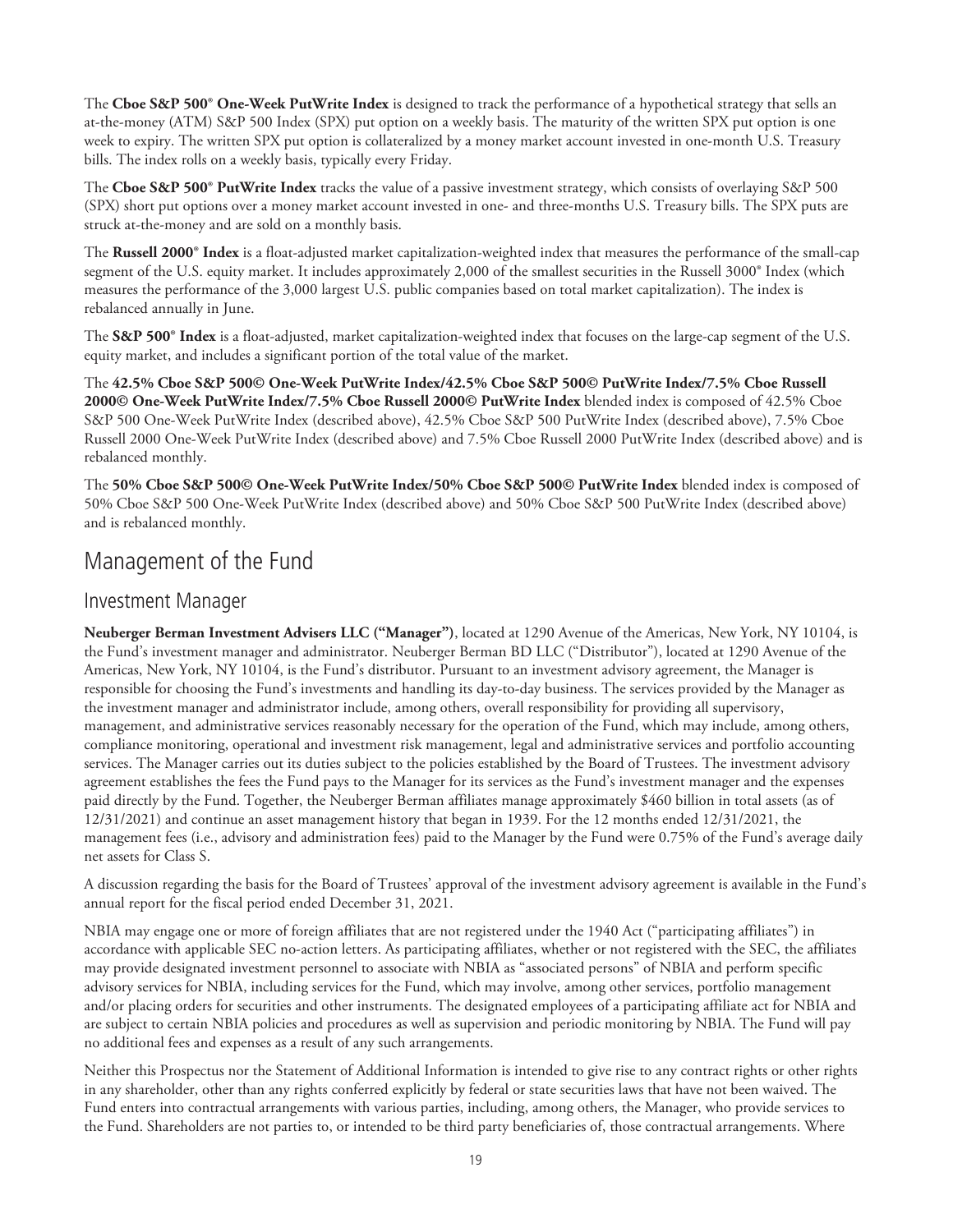shareholders are not third party beneficiaries of contractual arrangements, those contractual arrangements cannot be enforced by shareholders acting on their own behalf.

### Portfolio Managers

Please see the Statement of Additional Information for additional information about each Portfolio Manager's compensation, other accounts managed by each Portfolio Manager, and each Portfolio Manager's ownership of Fund shares.

**Derek Devens, CFA,** is a Managing Director of the Manager. Mr. Devens joined the firm in 2016 and is a Senior Portfolio Manager of the Options Group. He has managed the Fund since May 2017. Prior to joining the firm, he was a member of the investment committee at another investment adviser since 2010, where he also served as a portfolio manager since 2012.

**Rory Ewing** is a Senior Vice President of the Manager. He joined the firm in 2016 and has been an Associate Portfolio Manager of the Fund since May 2019. Mr. Ewing is an Associate Portfolio Manager and a Research Analyst for the Options Group. Prior to joining the firm, he was most recently a research analyst at another investment adviser since 2013. Mr. Ewing has held several investment positions at different investment advisers.

**Eric Zhou** is a Senior Vice President of the Manager. He joined the firm in 2016 and has been an Associate Portfolio Manager of the Fund since February 2022. Mr. Zhou is a member of the Options Group. Prior to joining the firm, he was a research analyst at another investment adviser since 2014.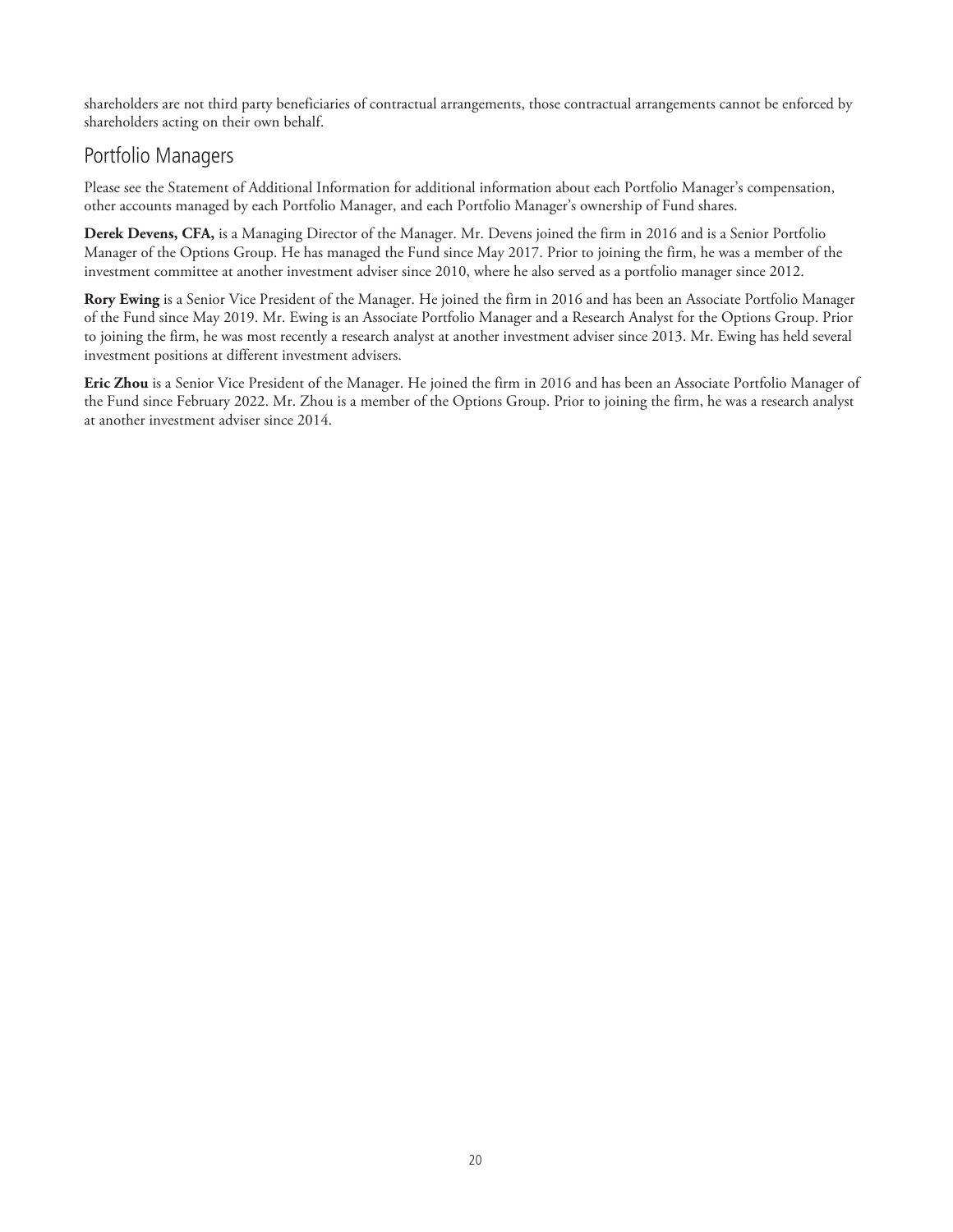# <span id="page-22-0"></span>Financial Highlights

These financial highlights describe the performance of the Fund's Class S shares for the fiscal periods indicated. All figures have been derived from the financial statements audited by Ernst & Young LLP, the Fund's independent registered public accounting firm. Their report, along with full financial statements, appears in the Fund's most recent annual shareholder report (see back cover).

This information does not reflect variable contract or qualified plan fees and expenses. If such fees and expenses were reflected, returns would be less than those shown. Please refer to the prospectus for your variable contract or your qualified plan documentation for information on their separate fees and expenses.

| Neuberger Berman Advisers Management Trust - U.S. Equity Index PutWrite Strategy Portfolio - Class S Shares |  |  |
|-------------------------------------------------------------------------------------------------------------|--|--|
|                                                                                                             |  |  |
|                                                                                                             |  |  |

| YEAR ENDED DECEMBER 31,                                                                                                                                                                                           | 2017   | 2018   | 2019  | 2020  | 2021   |
|-------------------------------------------------------------------------------------------------------------------------------------------------------------------------------------------------------------------|--------|--------|-------|-------|--------|
| PER-SHARE DATA (\$)                                                                                                                                                                                               |        |        |       |       |        |
| Data apply to a single share throughout each year indicated. You can see what the Fund earned (or lost), what it<br>distributed to investors, and how its share price changed.                                    |        |        |       |       |        |
| Share price (NAV) at beginning of period                                                                                                                                                                          | 9.28   | 9.90   | 8.95  | 10.30 | 10.31  |
| Plus:                                                                                                                                                                                                             |        |        |       |       |        |
| Income from investment operations                                                                                                                                                                                 |        |        |       |       |        |
| Net investment income (loss) <sup>(4)</sup>                                                                                                                                                                       | (0.02) | 0.04   | 0.09  | 0.04  | (0.06) |
| Net gains (losses) - realized and unrealized                                                                                                                                                                      | 0.64   | (0.70) | 1.28  | 0.77  | 1.89   |
| Subtotal: income (loss) from investment operations                                                                                                                                                                | 0.62   | (0.66) | 1.37  | 0.81  | 1.83   |
| Minus:                                                                                                                                                                                                            |        |        |       |       |        |
| Distributions to shareholders                                                                                                                                                                                     |        |        |       |       |        |
| Income dividends                                                                                                                                                                                                  |        |        | 0.02  | 0.09  | 0.03   |
| Capital gain distributions                                                                                                                                                                                        |        | 0.29   |       | 0.71  | 0.72   |
| Subtotal: distributions to shareholders                                                                                                                                                                           |        | 0.29   | 0.02  | 0.80  | 0.75   |
| Equals:                                                                                                                                                                                                           |        |        |       |       |        |
| Share price (NAV) at end of period                                                                                                                                                                                | 9.90   | 8.95   | 10.30 | 10.31 | 11.39  |
| <b>RATIOS (% OF AVERAGE NET ASSETS)</b>                                                                                                                                                                           |        |        |       |       |        |
| The ratios show the Fund's expenses and net investment income (loss) - as they actually are as well as how<br>they would have been if certain expense reimbursement arrangements had not been in effect.          |        |        |       |       |        |
| Net expenses - actual                                                                                                                                                                                             | 1.72   | 1.05   | 1.05  | 1.05  | 1.05   |
| Net expenses (excluding expenses on securities sold short) — actual                                                                                                                                               | 1.54   |        |       |       |        |
| Gross expenses <sup>(1)</sup>                                                                                                                                                                                     | 3.68   | 2.59   | 1.72  | 1.61  | 1.52   |
| Gross expenses (excluding expenses on securities sold short)                                                                                                                                                      | 3.50   |        |       |       |        |
| Net investment income (loss) - actual                                                                                                                                                                             | (0.24) | 0.46   | 0.97  | 0.36  | (0.53) |
| <b>OTHER DATA</b>                                                                                                                                                                                                 |        |        |       |       |        |
| Total return shows how an investment in the Fund would have performed over each year, assuming all<br>distributions were reinvested. The turnover rate reflects how actively the Fund bought and sold securities. |        |        |       |       |        |
| Total return $(\frac{9}{6})^{(2)(3)}$                                                                                                                                                                             | 6.68   | (6.78) | 15.26 | 8.26  | 17.94  |
| Net assets at end of year (in millions of dollars)                                                                                                                                                                | 12.2   | 12.0   | 34.6  | 36.0  | 41.3   |
| Portfolio turnover rate (including securities sold short) (%)                                                                                                                                                     | 368    |        |       |       |        |
| Portfolio turnover rate (excluding securities sold short) (%)                                                                                                                                                     | 342    | 23     | 26    | 48    | 44     |

(1) Shows what this ratio would have been if there had been no expense reimbursement.

(2) Would have been lower if the Manager had not reimbursed certain expenses.

(3) Does not reflect charges and other expenses that apply to the separate account or the related insurance policies. Qualified plans that are direct shareholders of the Fund are not affected by insurance related expenses.

 $(4)$  Calculated based on the average number of shares outstanding during the fiscal period.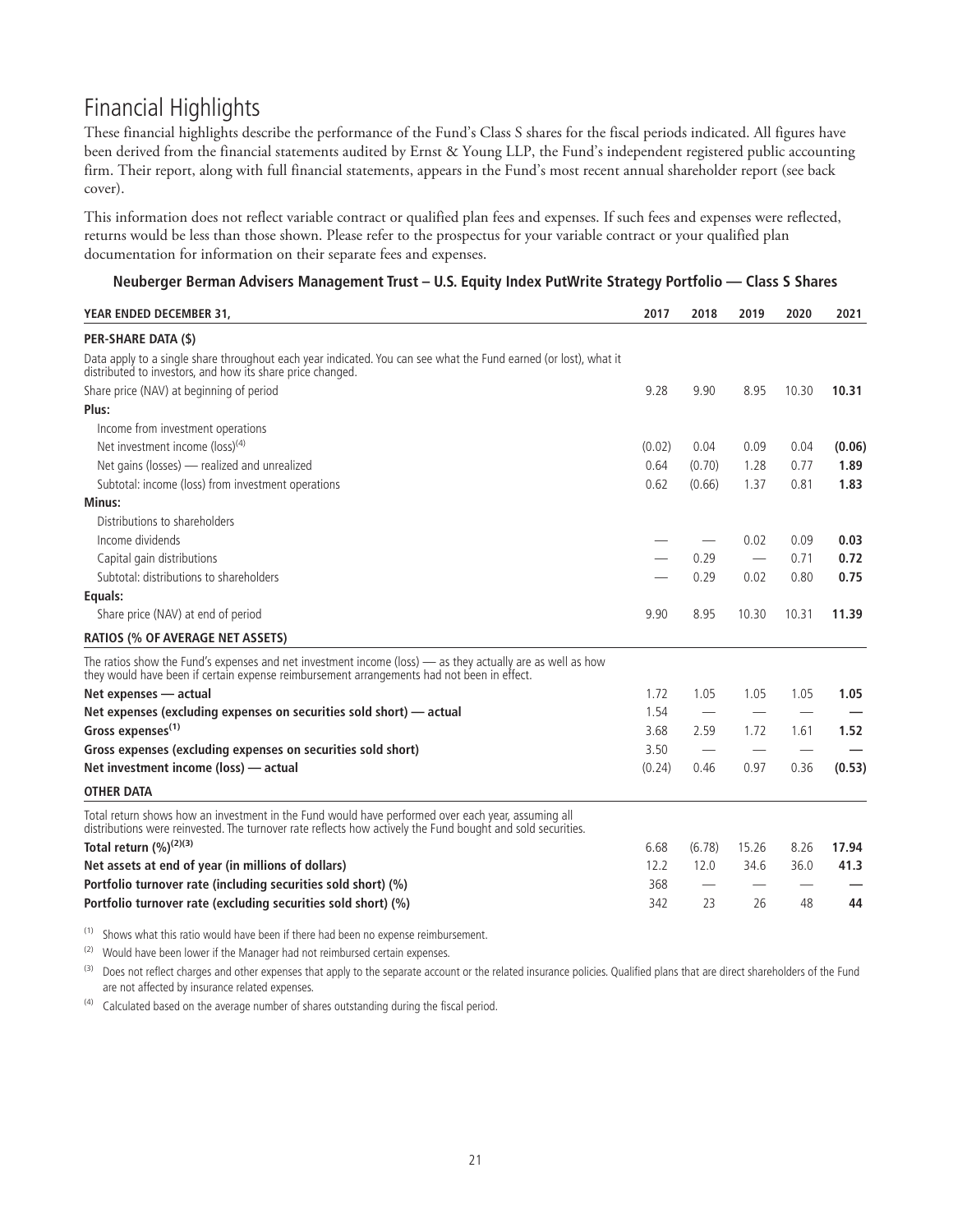# <span id="page-23-0"></span>YOUR INVESTMENT

# Buying and Selling Fund Shares

The Fund is designed as a funding vehicle for certain variable contracts and qualified plans. Because shares of the Fund are held by the insurance companies or qualified plans involved, you will need to follow the instructions provided by your insurance company or qualified plan administrator for matters involving allocations to this Fund.

Redemption proceeds are typically sent out the next business day after an order is executed, and nearly always within seven days regardless of payment type. The Fund typically expects to meet redemption requests, under both normal and stressed market conditions, by redeeming cash and cash equivalent portfolio holdings and/or selling portfolio securities or other instruments. As stated below, and in the Fund's Statement of Additional Information, the Fund also reserves the right to redeem an investor's shares in kind (i.e., providing investors with securities instead of cash), in whole or in part to meet redemption requests in stressed market conditions and other appropriate circumstances. Redemptions in kind may cause you to incur transaction costs to the extent you dispose of the securities redeemed in kind and the value of the securities redeemed in kind may decrease between the time of redemption and the time of such sale. The Fund may also borrow under any available line of credit and other available methods to meet redemption requests in both normal and stressed market conditions and other appropriate circumstances.

Under certain circumstances, which may include normal and stressed market conditions, the Fund reserves the right to:

- suspend the offering of shares
- reject any exchange or purchase order
- suspend or reject future purchase orders from any investor who has not provided timely payment to settle a purchase order
- satisfy an order to sell Fund shares with securities rather than cash
- change, suspend, or revoke the exchange privilege
- suspend the telephone order privilege
- suspend or postpone investors' ability to sell Fund shares or postpone payments on redemptions for more than seven days, on days when trading on the New York Stock Exchange ("Exchange") is restricted, or as otherwise permitted by the Securities and Exchange Commission ("SEC")
- suspend or postpone investors' ability to sell Fund shares or postpone payments on redemptions for more than seven days, on days when the Exchange or the bond market is closed
- suspend or postpone investors' ability to sell Fund shares or postpone payments on redemptions for more than seven days, on days when the Exchange, the Federal Reserve or the bond market closes early (e.g., on the eve of a major holiday or because of a local emergency, such as a blizzard)
- $\blacksquare$  remain open and process orders to purchase or sell Fund shares when the Exchange is closed.

Frequent purchases, exchanges and redemptions of Fund shares ("market-timing activities") can interfere with effective Fund management and adversely affect Fund performance in various ways, including by requiring a portfolio manager to liquidate portfolio holdings at a disadvantageous time or price, by increasing costs (such as brokerage costs) to the Fund by requiring a portfolio manager to effect more frequent purchases and sales of portfolio securities, and possibly by requiring a portfolio manager to keep a larger portion of Fund assets in cash, all of which could adversely affect the interests of long-term shareholders. To discourage market-timing activities by Fund shareholders, the Board of Trustees has adopted market-timing policies and has approved the procedures of the principal underwriter for implementing those policies. Pursuant to such policies, the exchange privilege can be withdrawn from any investor that is believed to be "timing the market" or is otherwise making exchanges judged to be excessive. In furtherance of these policies, under certain circumstances, the Fund reserves the right to reject any exchange or purchase order; change, suspend or revoke the exchange privilege.

The Manager applies the Fund's policies and procedures with respect to market-timing activities by monitoring trading activity in the Fund, identifying excessive trading patterns, and warning or prohibiting shareholders who trade excessively from making further purchases or exchanges of Fund shares. These policies and procedures are applied consistently to all shareholders. Although the Fund makes efforts to monitor for market-timing activities, the ability of the Fund to monitor trades that are placed by the underlying shareholders of omnibus accounts maintained by brokers, retirement plan accounts and other approved financial intermediaries may be limited in those instances in which the financial intermediary maintains the underlying shareholder accounts. Accordingly, there can be no assurance that the Fund will be able to eliminate all market-timing activities.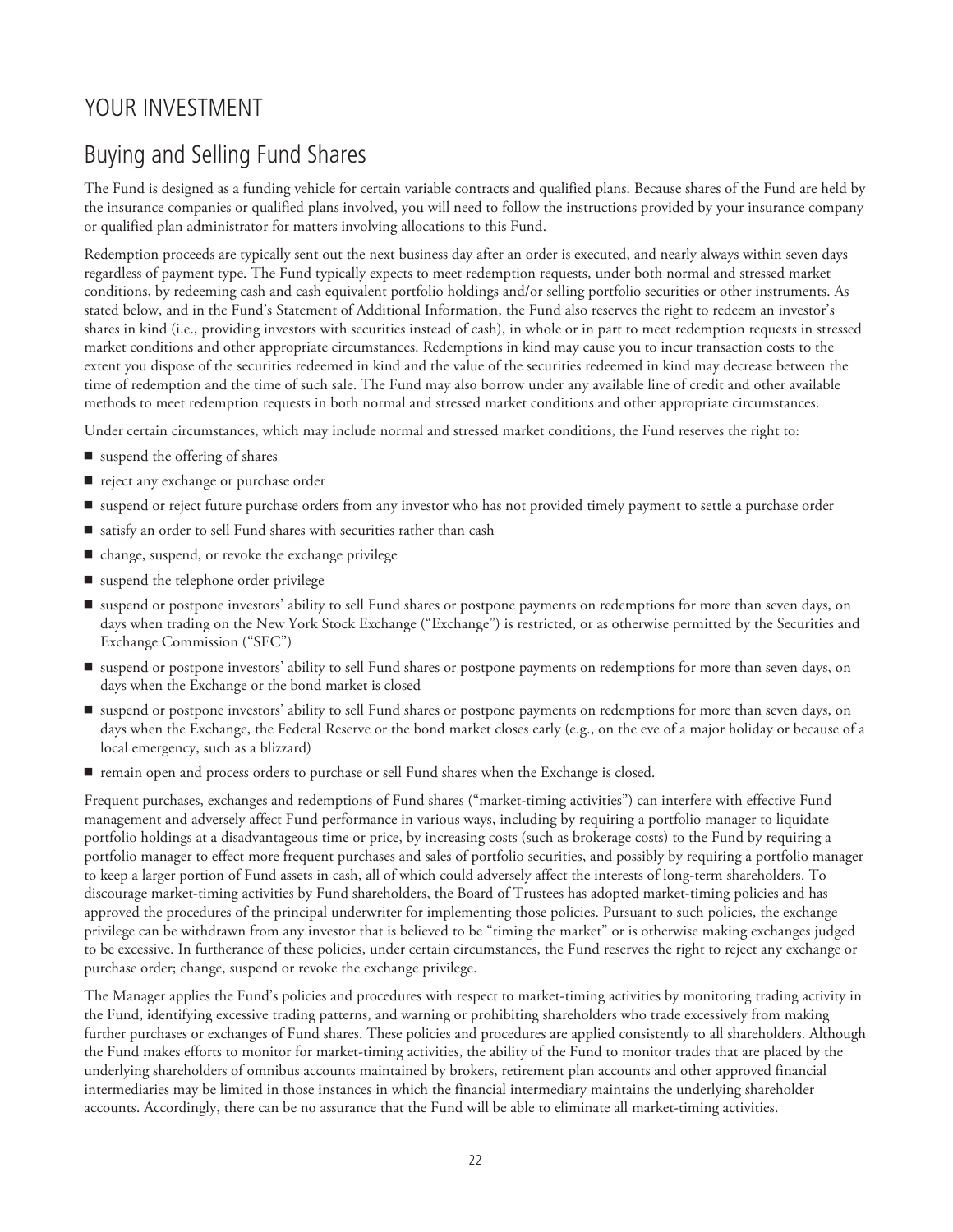<span id="page-24-0"></span>Because the Fund is offered to different insurance companies, and for different types of variable contracts — annuities and life insurance — and to qualified plans, groups with different interests will share the Fund. Due to differences of tax treatment and other considerations among these shareholders, it is possible (although not likely) that the interests of the shareholders might sometimes be in conflict. For these reasons, the trustees of the Fund watch for the existence of any material irreconcilable conflicts and will determine what action, if any, should be taken in the event of a conflict. If there is a conflict, it is possible that to resolve it, one or more insurance company separate accounts or qualified plans might be compelled to withdraw its investment in the Fund. While this might resolve the conflict, it also might force the Fund to sell securities at disadvantageous prices.

# Share Prices

When shares of the Fund are bought and sold, the share price is the Fund's net asset value per share.

The Fund is generally open for business every day the Exchange is open. The Exchange is generally closed on all national holidays and Good Friday; Fund shares will not be priced on those days or other days on which the Exchange is scheduled to be closed. When the Exchange is closed for unusual reasons, Fund shares will generally not be priced although the Fund may decide to remain open and price Fund shares and in such a case, the Fund would post a notice on www.nb.com.

The Fund normally calculates its share price on each day the Exchange is open once daily as of 4:00 P.M., Eastern time. In the event of an emergency or other disruption in trading on the Exchange, the Fund's share price would still normally be determined as of 4:00 P.M., Eastern time. In general, every buy or sell order you place will go through at the next share price calculated after your order has been received in proper form; check with your insurance company or qualified plan administrator to find out by what time your order must be received so that it can be processed the same day. Depending on when your insurance company or qualified plan administrator accepts orders, it is possible that the Fund's share price could change on days when Fund shares cannot be bought or sold.

Because foreign markets may be open on days when U.S. markets are closed, the value of foreign securities owned by the Fund could change on days when Fund shares cannot be bought or sold. Remember, though, any purchase or sale takes place at the next share price calculated after you send your order to your insurance company or qualified plan administrator and it is received in proper form.

### **Share Price Calculations**

The net asset value per share of each class of the Fund is the total value of Fund assets attributable to shares of that class minus the liabilities attributable to that class, divided by the total number of shares outstanding for that class. Because the value of the Fund's portfolio securities changes every business day, its share price usually changes as well.

The Fund generally values its investments based upon their last reported sale prices, market quotations, or estimates of value provided by an independent pricing service as of the time as of which the Fund's share price is calculated. Equity securities (including securities issued by ETFs) and exchange-traded derivative instruments held by the Fund generally are valued by one or more independent pricing services approved by the Board of Trustees at the last reported sale price or official closing price or, if there is no reported sale quoted on a principal exchange or market for that security or official closing price, on the basis of market quotations. Debt securities and certain derivative instruments that do not trade on an exchange held by the Fund generally are valued by one or more independent pricing services approved by the Board of Trustees on the basis of market quotations and in the case of derivatives, market data about the underlying investments. Short-term securities held by the Fund may be valued on the basis of amortized cost, unless other factors indicate that amortized cost is not an accurate estimate of the security's value.

Investments in non-exchange traded investment companies are valued using the respective fund's daily calculated net asset value per share. The prospectuses for these funds explain the circumstances under which the funds will use fair **value pricing and the effects of using fair value pricing.**

If a valuation for a security is not available from an independent pricing service or if the Manager believes in good faith that the valuation does not reflect the amount the Fund would receive on a current sale of that security, the Fund seeks to obtain quotations from brokers or dealers. If such quotations are not readily available, the Fund may use a fair value estimate made according to methods approved by the Board of Trustees. The Fund may also use these methods to value certain types of illiquid securities. Fair value pricing generally will be used if the market in which a portfolio security trades closes early or if trading in a particular security was halted during the day and did not resume prior to the time **as of which the Fund's share price is calculated.**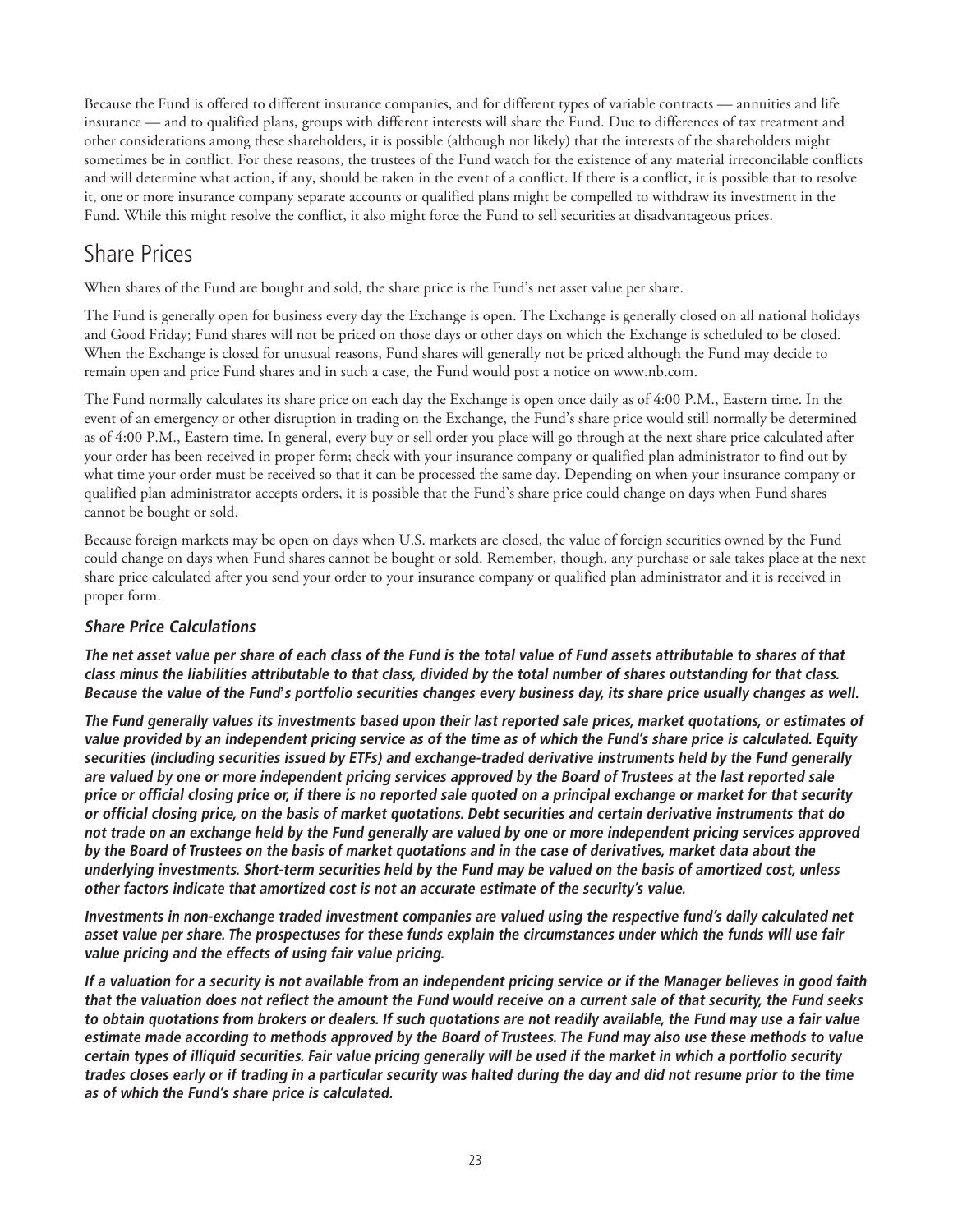<span id="page-25-0"></span>The Fund may also fair value securities that trade in a foreign market if significant events that appear likely to affect the value of those securities occur between the time the foreign market closes and the time as of which the Fund's share price is calculated. Significant events may include (1) corporate actions or announcements that affect a single issuer, (2) governmental actions that affect securities in one sector, country or region, (3) natural disasters or armed conflicts that affect a country or region, or (4) significant domestic or foreign market fluctuations.

For certain foreign assets, after the relevant foreign markets have closed, a third-party vendor supplies evaluated, systematic fair value pricing based upon analysis of historical correlation of multiple factors. In the case of both foreign equity and foreign income securities, in the absence of precise information about the market values of these foreign securities as of the time as of which a Fund's share price is calculated, the Board has determined on the basis of available data that prices adjusted or evaluated in this way are likely to be closer to the prices a Fund could realize on a current sale than are the prices of those securities established at the close of the foreign markets in which the securities primarily trade. Please see the Funds' Statement of Additional Information for additional detail about the **Funds' fair valuation practices.**

The effect of using fair value pricing is that a portfolio security will be priced based on the subjective judgment of the Manager, operating under procedures approved by the Board of Trustees, instead of being priced using valuations from an independent pricing service. Fair value pricing can help to protect the Fund by reducing arbitrage opportunities available to short-term traders, but there is no assurance that fair value pricing will completely prevent dilution of the **Fund's net asset value by such traders.**

## Fund Structure

While the Manager may serve as the adviser or sub-adviser of other mutual funds that have similar names, goals, and strategies as the Fund, there may be certain differences between the Fund and these other mutual funds in matters such as size, cash flow patterns and tax matters, among others. As a result, there could also be differences in performance.

The Fund uses a "multiple class" structure. The Fund offers Class I and Class S shares that have identical investment programs but different arrangements for distribution and shareholder servicing and, consequently, different expenses. Shares of a class to which a fee waiver applies may not be available to all investors in the Fund. Rather, they will be made available to investors meeting eligibility criteria outlined in the Prospectuses for such share classes. This prospectus relates only to Class S shares of the Fund.

## Distributions and Taxes

**Distributions.** The Fund pays out to shareholders of record any net income and net realized capital gains. Ordinarily, the Fund makes distributions once a year, in October. All dividends and other distributions received by shareholders of record are automatically reinvested in Fund shares.

**How distributions and transactions are taxed.** Dividends and other distributions made by the Fund, as well as transactions in Fund shares, generally are not taxable, except to the extent described in your qualified plan documentation or variable contract prospectus. Please consult such documents for more information.

**Other tax-related considerations.** The Fund intends to continue to qualify for treatment as a "regulated investment company" for federal tax purposes ("RIC") by satisfying the requirements under Subchapter M of Chapter 1 of Subtitle A ("Subchapter M") of the Internal Revenue Code of 1986, as amended ("Code"). As a RIC, the Fund is not subject to federal income tax on its ordinary income and net realized capital gains that it distributes to its shareholders. It is the Fund's intention to distribute all such income and gains for each taxable year.

Because the Fund is offered to, among others, insurance company separate accounts (each, a "Separate Account") to fund variable contracts, it must meet special diversification standards beyond those that apply to RICs in general under Subchapter M. That is so because Section 817(h) of the Code and the regulations thereunder require that a Separate Account be "adequately diversified" (see the next paragraph for certain rules regarding that term) in order for the tax deferral for variable contracts based thereon to apply. In determining whether a Separate Account is so diversified, the Separate Account may "look-through" a RIC that satisfies certain criteria – which the Fund has done for each past taxable year and intends to continue to do – and treat the RIC's assets as its own. If the Fund's assets failed to meet those diversification standards, you could be subject to adverse tax consequences – for example, distributions of the net income earned and net gains realized by the Fund to the Separate Accounts that are invested in the Fund ("Fund Accounts") would generate a current tax liability for you instead of the tax deferral mentioned above. Accordingly, the Fund intends to continue to comply with the diversification requirements of Section 817(h) and the regulations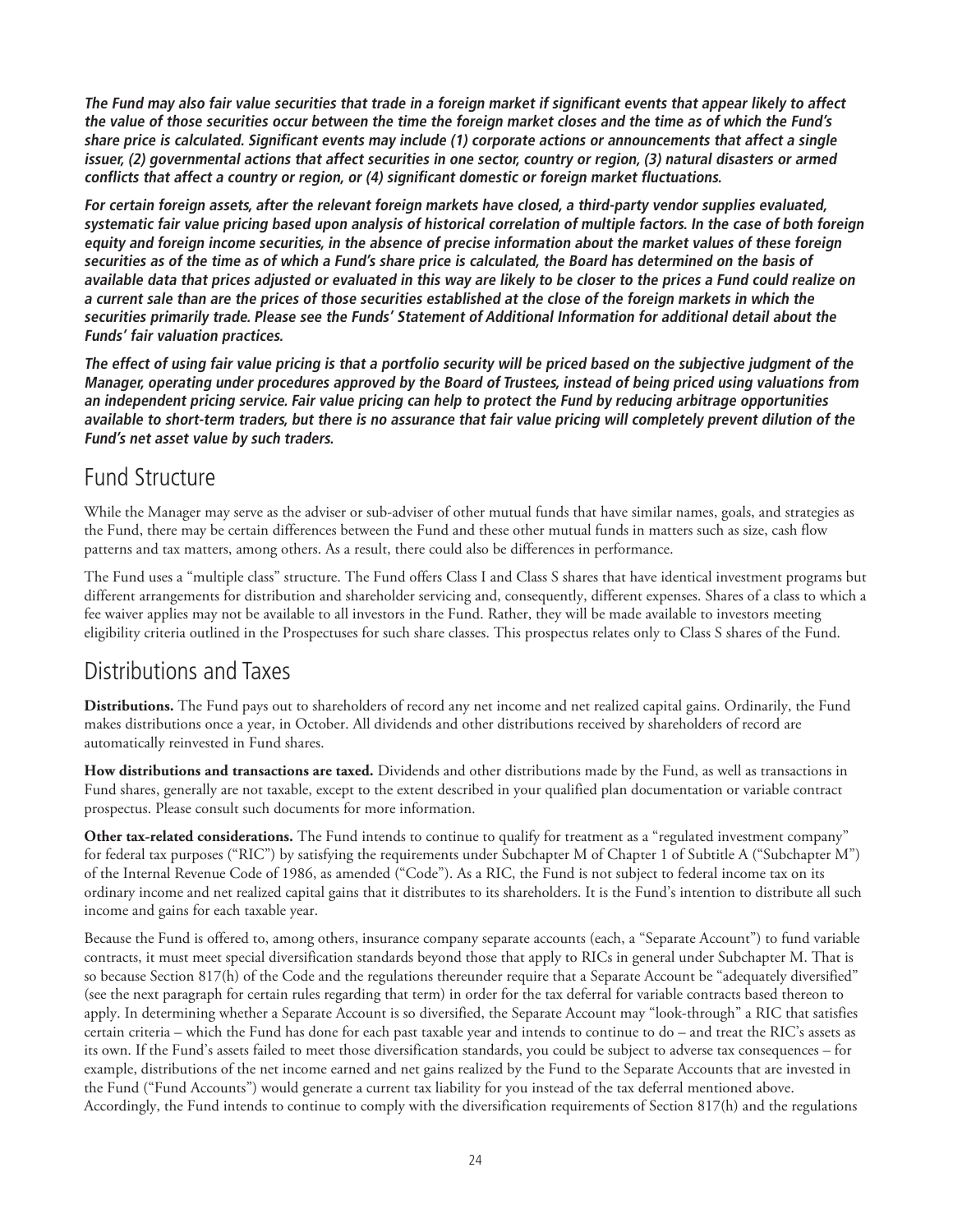<span id="page-26-0"></span>so that owners of the variable contracts based on the Fund Accounts will not be subject to federal tax on distributions from the Fund to those Accounts.

Under the relevant regulations, a Separate Account is deemed to be adequately diversified if (1) no more than 55% of the value of the account's total assets is represented by any one investment, (2) no more than 70% of that value is represented by any two investments, (3) no more than 80% of that value is represented by any three investments, and (4) no more than 90% of that value is represented by any four investments. Section 817(h) and those regulations also provide, as a safe harbor, that a Separate Account will be treated as being adequately diversified if the diversification requirements under Subchapter M are satisfied and no more than 55% of the value of its total assets is represented by cash and cash items, government securities, and securities of other RICs. For purposes of those regulations, all securities of the same issuer are treated as a single investment, but each U.S. government agency or instrumentality is treated as a separate issuer. It is possible that complying with these requirements may at times call for decisions that could reduce investment performance.

The foregoing is only a summary of some of the important federal income tax considerations generally affecting the Fund and you. Please refer to the Statement of Additional Information for more information about the taxation of the Fund. You should refer to the prospectus for your variable contract or your qualified plan documentation, or consult with your tax adviser, for information regarding taxes applicable to your variable contract or qualified plan, as applicable.

### **Insurance and Qualified Plan Expenses**

The fees and policies outlined in this prospectus are set by the Fund and by the Distributor. The fee information here does not include the fees and expenses charged by your insurance company under your variable contract or by your qualified plan; for those fees and expenses, you will need to see the prospectus for your variable contract or your **qualified plan documentation.**

### **Distribution and Shareholder Servicing**

Class S shares of the Fund have adopted a plan pursuant to Rule 12b-1 under the Investment Company Act of 1940 that provides for payment to the Distributor of a fee at an annual rate of 0.25% of the Class' average net assets to compensate financial intermediaries for providing distribution related services to the Fund and/or administrative or shareholder services to Fund shareholders. The Distributor may also retain part of this fee as compensation for providing these services. These fees increase the cost of investment. Because these fees are paid out of the Fund's assets on an ongoing basis, over the long term they could result in higher overall costs than other types of sales **charges.**

### **Additional Payments to Financial Intermediaries**

The Distributor and/or its affiliates pay additional compensation, out of their own resources and not as an expense of the Fund, to affiliates, insurance companies and their affiliates, qualified plan administrators and their affiliates, and other financial intermediaries in connection with the sale, distribution, retention and/or servicing of Fund shares. The amount of these payments may be substantial and may differ among financial intermediaries based on, for example, the level or type of services provided by a financial intermediary. These payments are in addition to any fees paid to compensate financial intermediaries for providing distribution related services to the Fund and/or administrative or shareholder services to Fund shareholders. These arrangements are separately negotiated between the Distributor and/or its affiliates, and the recipients of these payments and/or their affiliates. If your financial intermediary receives such payments, these payments may compensate the financial intermediary for providing services to you as a variable contract owner or qualified plan participant, and may also provide an incentive for the financial intermediary to make the Fund's shares available to you, or recommend the Fund to you, as a current or prospective variable contract owner or qualified plan participant, and therefore promote distribution of the Fund's shares. Please speak with your insurance company, qualified plan administrator or other financial intermediary to learn more about any payments it receives from the Distributor and/or its affiliates, as well as fees and/or commissions the financial intermediary charges. You should also consult disclosures made by your financial intermediary at the time of purchase. Any such payments by the Distributor or its affiliates will not change the net asset value or the price of the Fund's shares. For more information, **please see the Fund's Statement of Additional Information.**

# Portfolio Holdings Policy

A description of the Fund's policies and procedures with respect to the disclosure of the Fund's portfolio holdings is available in the Fund's Statement of Additional Information.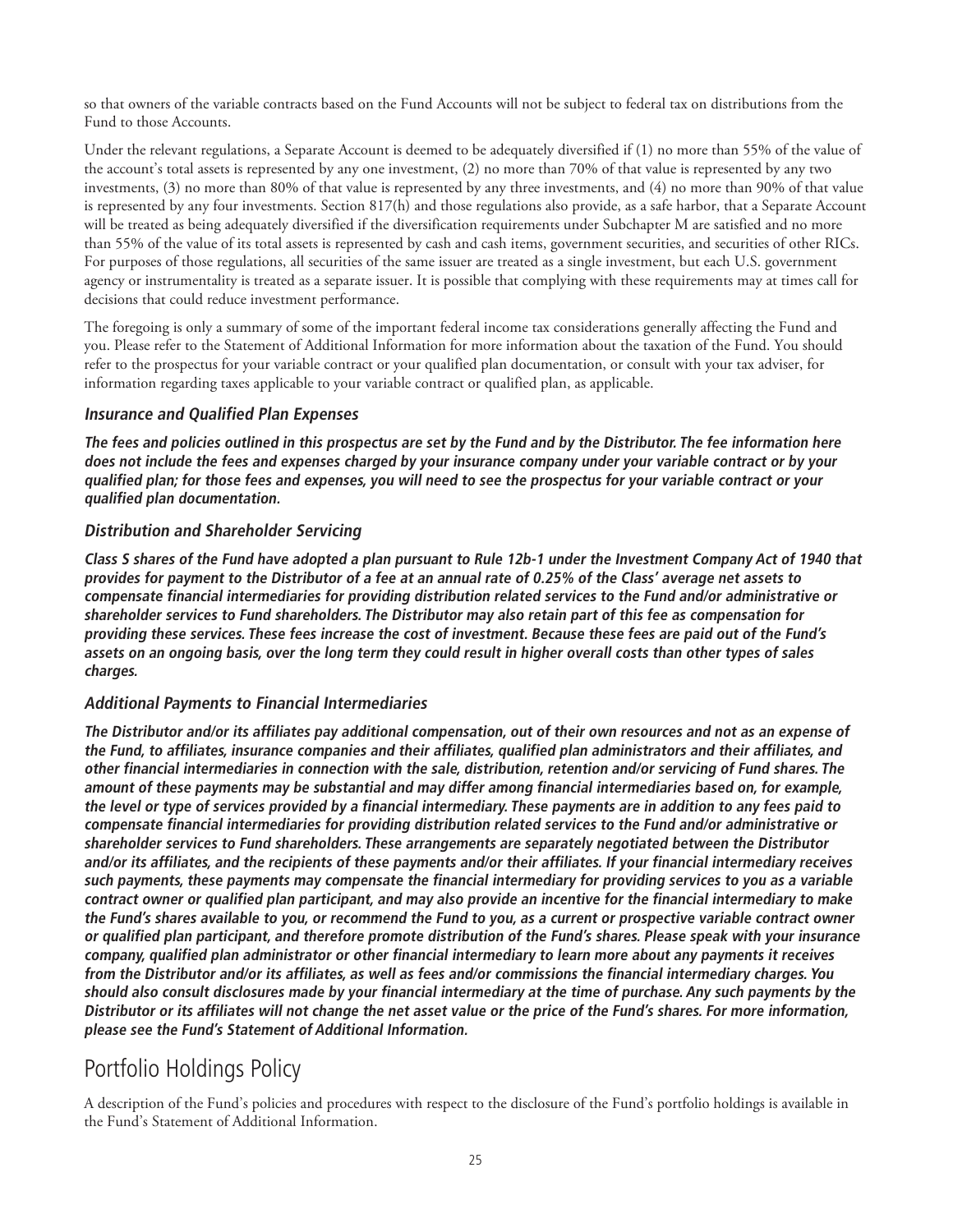The complete portfolio holdings for the Fund are available at www.nb.com/holdings (click on the tab with the name of the relevant Fund). The complete portfolio holdings for the Fund are generally posted 15-30 days after the end of each calendar quarter.

The Fund's complete portfolio holdings will remain available at this website until the subsequent quarter-end holdings have been posted. Complete portfolio holdings for the Fund will also be available in reports on Form N-PORT and Form N-CSR filed with the SEC. Historical portfolio holdings are available upon request.

Generally, no earlier than five business days after quarter-end, the Fund may publicly disclose via various shareholder and public communications, such as portfolio manager commentaries, fact sheets or other marketing materials, which will be publicly available at www.nb.com, certain portfolio characteristics and partial information concerning portfolio holdings for the quarter as of quarter-end, including but not limited to: up to the top 10 holdings of the Fund (if the Fund engages in short selling, it may also disclose up to the top 10 short positions); up to the top 10 holdings that contributed to and/or detracted from performance or were the best and/or worst performers; sector breakdowns or changes to portfolio composition (e.g., buys and sells). This information will typically remain available at this website until information for the subsequent quarter has been posted; however, to comply with Rule 30e-3 under the Investment Company Act of 1940, as amended, quarter-end information may be retained on this website for the Fund's previous fiscal year. The Fund may also post intra-month updates to holdings and certain portfolio characteristics to www.nb.com. Any such intra-month update would be in addition to and not in lieu of the holdings disclosure policies described above.